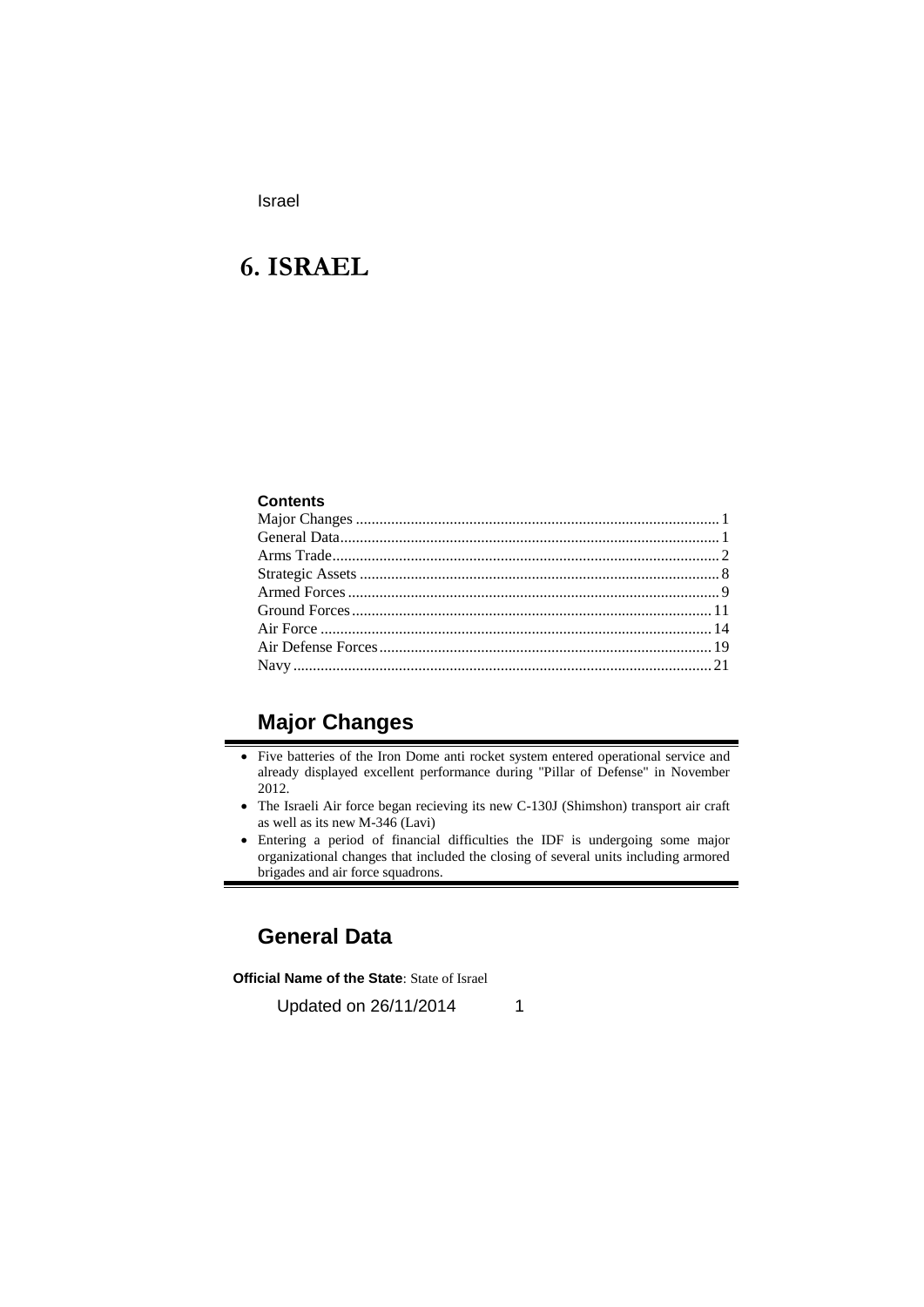**Head of State: President Reuven Rivlin Prime Minister**: Benjamin Netanyahu **Minister of Defense**: Moshe Yaalon **Chief of General Staff**: Lieutenant General Benny Gantz **Commander of Army HQ**: Major General Guy Tzur **Commander of the Air Force:** Major General Amir Eshel **Commander of the Navy:** Rear Admiral Ram Rothberg

| Type                 | <b>Details</b>                                       |
|----------------------|------------------------------------------------------|
| Foreign forces       | USA (45), pre-positioning of \$800 million worth of  |
|                      | stockpiled US military equipment, TPY-2 AMD radar    |
| Joint maneuvers      | Bulgaria (2013), Greece (2013), Italy (2013), Poland |
|                      | (2012), Romania (2011), Turkey (2009), US (2013), US |
|                      | (2014)                                               |
| Security cooperation | Canada (2011), Greece (2011), Poland (2011), Russia  |
| accords              | $(2010)$ , US                                        |

### **Foreign Military Cooperation**

## **Arms Trade**

|         | ATTIS FIUCUI BITIBIII ANU SECUNIty ASSISIANCE NECENEU |                                               |  |
|---------|-------------------------------------------------------|-----------------------------------------------|--|
| Country | Type                                                  | <b>Details</b>                                |  |
| China   | Arms transfers                                        | Gunpowder (2012)                              |  |
| Germany | Arms transfers                                        | Dolphin submarines (2014), MAKO A-100         |  |
|         |                                                       | corvettes (2009 – postponed), TEP 90          |  |
|         |                                                       | decontamination vehicles (2012)               |  |
|         | Assistance                                            | Partial funding for submarines constructed in |  |
|         |                                                       | Germany (2012)                                |  |
| Italy   | Arms transfers                                        | SAR radars for UAVs (2011), M-346 trainer     |  |
|         |                                                       | aircraft $(2012)$                             |  |
| US      | Arms transfers                                        | AH-64D Longbow helicopters (2012),            |  |
|         |                                                       | upgrade to Patriot PAC-3 SAMs (2011),         |  |
|         |                                                       | GBU-28 bombs (2009), David LAVs (2009),       |  |
|         |                                                       | D-9 (2010), C-130J aircraft (2013), T-6       |  |
|         |                                                       | Texan aircraft (2009), GBU-39 bombs (2010)    |  |
|         |                                                       | TPO-48 radar (2009), F-35 JSF (2010),         |  |
|         |                                                       | GBU-54 LJDAM (2010), AT-802 firefighter       |  |
|         |                                                       | aircraft (2011), V-22 Osprey (2013), KC-135   |  |
|         |                                                       | tanker (2013), JDAM bombs (2012), GBU-        |  |
|         |                                                       | 39 SDBs (2012)                                |  |
|         | Assistance                                            | \$3.1 billion annual military aid in FY2013   |  |
|         |                                                       | (2012); additional special military aid to    |  |
|         |                                                       | BMD projects (\$236m in FY2012, \$480 in      |  |
|         | Updated on 26/11/2014                                 | 2                                             |  |

### **Arms Procurement and Security Assistance Received**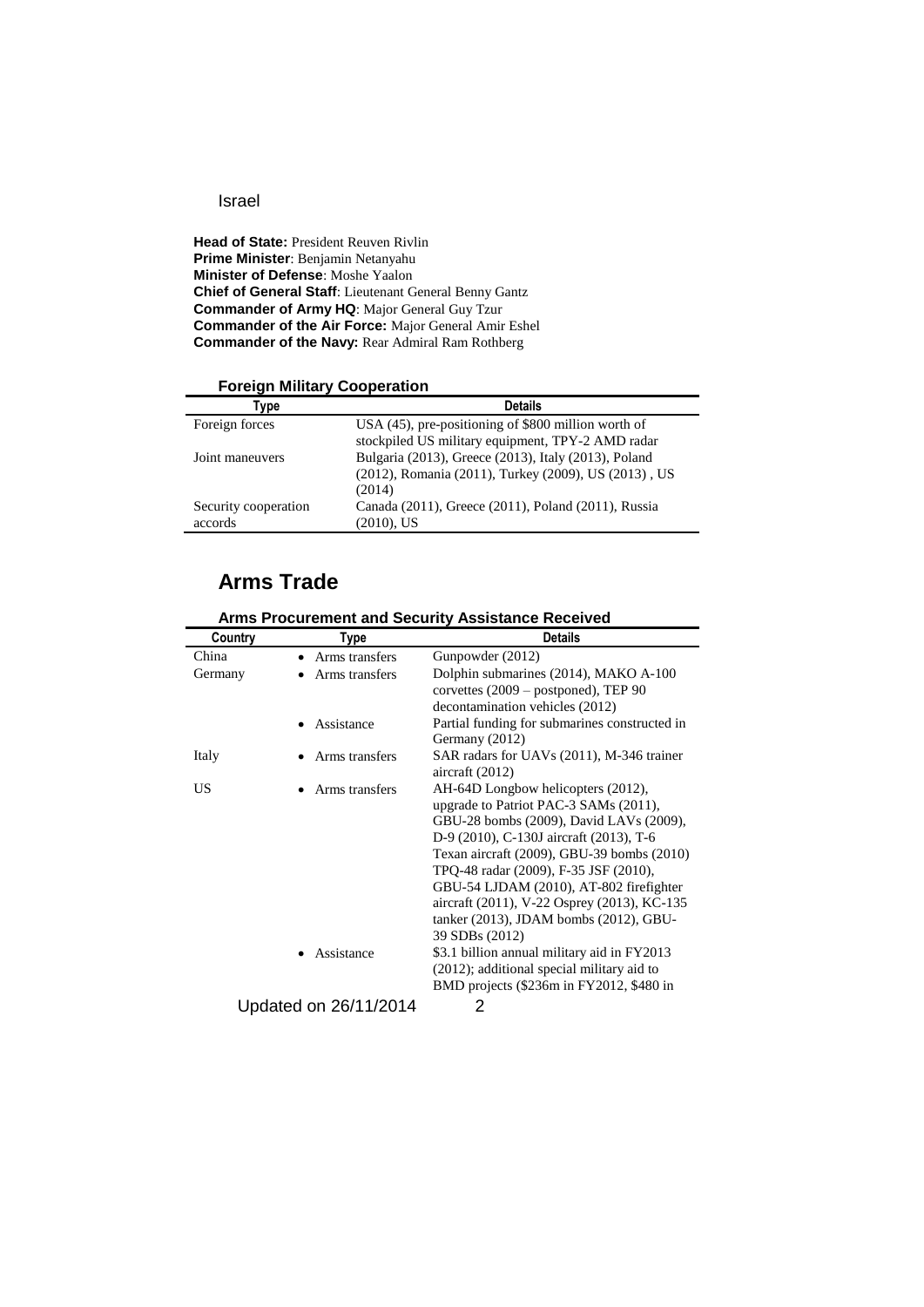| Country | Type                                                | <b>Details</b>                                                                                                                                                                          |
|---------|-----------------------------------------------------|-----------------------------------------------------------------------------------------------------------------------------------------------------------------------------------------|
|         | • Cooperation in<br>arms production<br>• Facilities | FY2013)<br>Namer IFVs (2013), David Sling ABM<br>$(2011)$ , Arrow-3 ABM $(2011)$<br>Upgrade of Naval and AF bases by USACE<br>(2012), \$1.2 billion in War reserve stockpiles<br>(2012) |
|         | Military training<br>$\bullet$                      | Trainees in the USA                                                                                                                                                                     |

\* According to foreign publications.

|     | Arms Sales and Security Assistance Extended |
|-----|---------------------------------------------|
| т…. | <b>Datails</b>                              |

| Country             | Type                              | <b>Details</b>                                                                                                                                                                                                                                                                                          |
|---------------------|-----------------------------------|---------------------------------------------------------------------------------------------------------------------------------------------------------------------------------------------------------------------------------------------------------------------------------------------------------|
| Afghanistan*        | Arms transfers<br>$\bullet$       | Sufa RVs (2009)                                                                                                                                                                                                                                                                                         |
| Angola*             | Arms transfers                    | 155mm ATMOS guns (2011), Heron UAVs<br>(2011)                                                                                                                                                                                                                                                           |
| Australia           | Arms transfers                    | Heron UAV (2009), Armor for APCs (2009),<br>C4ISR system (2010), Battle Management<br>Systems for amphibious vessels (2012)                                                                                                                                                                             |
| Austrian            | Arms transfers                    | <b>RCWS</b> (2009)                                                                                                                                                                                                                                                                                      |
| Azerbaijan**        | Arms transfers                    | Hermes-450 UAVs (2009), Upgrading of T-<br>72 BMTs (2011), 120mm Cardom mortars<br>(2011), Heron (2012), EL-2080 'Green Pine'<br>radars (2012), Barak SAMs (2012)                                                                                                                                       |
|                     | Cooperation in<br>arms production | Aerostar, Orbiter UAVs (2011)                                                                                                                                                                                                                                                                           |
| Belgium             | Arms transfers                    | Spike ATGMs (2013)                                                                                                                                                                                                                                                                                      |
| Brazil <sup>*</sup> | Arms transfers                    | Avionics for F-5M, AMX aircraft (2012),<br>REMAX/ UT30 RCWS (2012), Heron UAVs<br>$(2010)$ , Hermes 450 UAVs $(2013)$ , upgrade<br>of HB-350 helicopters (2011), upgrading of<br>M113 APCs (2011), DIRCM and SPS for<br>KC-390 (2011), B767 MRTT aircraft (2013),<br>Border surveillance sensors (2013) |
| Bulgaria            | Arms transfers                    | Sandcat LAVs (2009)                                                                                                                                                                                                                                                                                     |
| Canada              | Arms transfers                    | ECM for Frigates (2009), UAVs (2013)                                                                                                                                                                                                                                                                    |
| China               | Military training                 | Training of Armed Police forces (2012)                                                                                                                                                                                                                                                                  |
| Chile               | Arms transfers                    | Aerostar UAVs (2010), Hermes 900 UAVs<br>(2012), Spylite UAVs (2013)                                                                                                                                                                                                                                    |
| Colombia***         | Arms transfers                    | Upgrading Kfir aircraft (2010), AH-60 Arpia<br>helicopters (2009), B-767 MRTT aircraft<br>(2010), EL-2032, EL-2022 radars (2011),<br>Derby AAMs (2011), Hermes 900 (2012),<br>Hermes 450 (2012), Flight training center<br>(2012)                                                                       |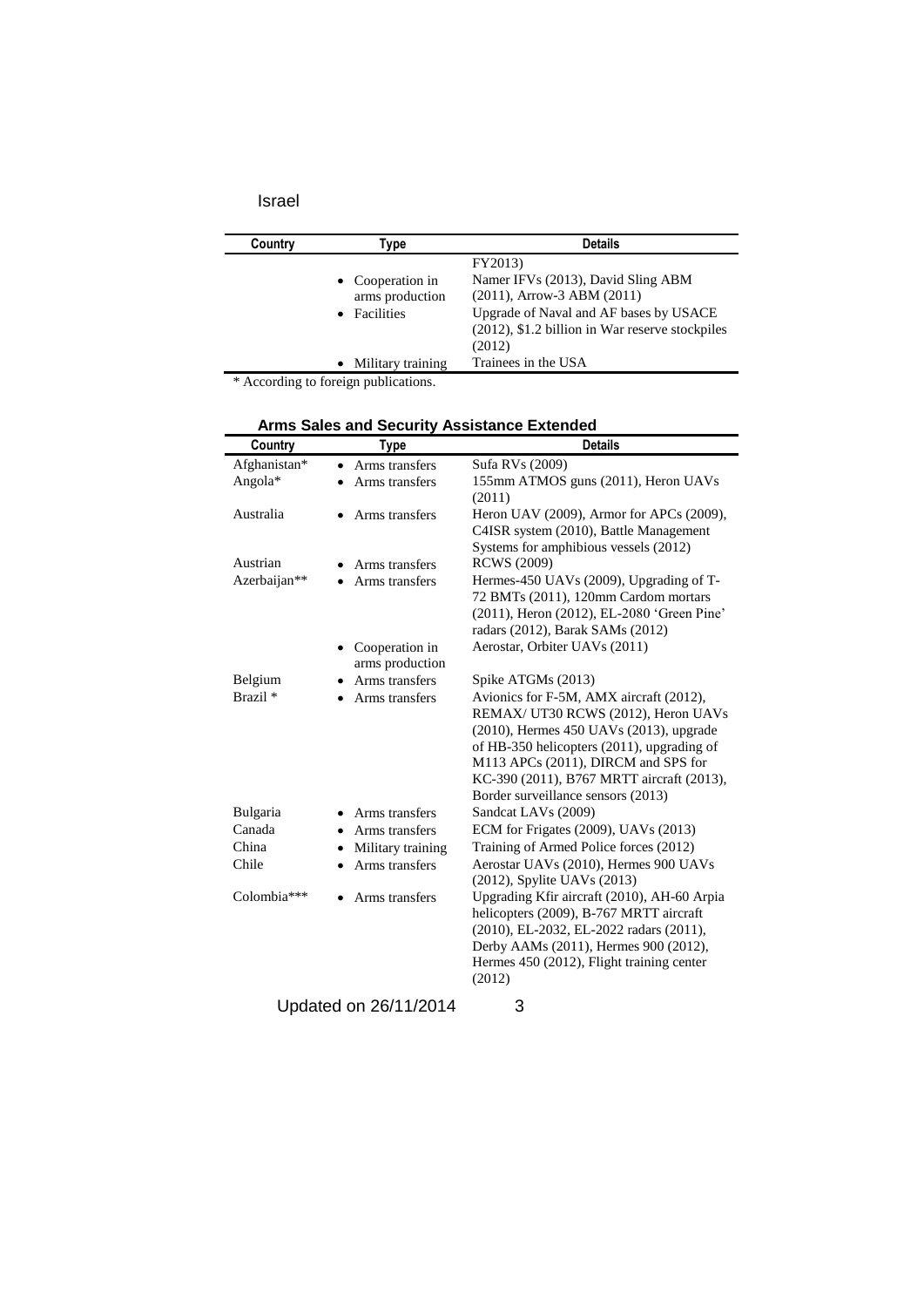| Country     | <b>Type</b>                 | <b>Details</b>                                                                           |
|-------------|-----------------------------|------------------------------------------------------------------------------------------|
| Denmark     | Arms transfers<br>$\bullet$ | 120mm Cardom mortars (2010)                                                              |
| Dominican   | Arms transfers<br>$\bullet$ | 3D AD radars (2010)                                                                      |
| Republic    |                             |                                                                                          |
| Ecuador     | Arms transfers              | Heron UAVs (2008), Searcher-2 UAVs                                                       |
|             |                             | (2008), EL/M-2022 MP radars (2008)                                                       |
| Ethiopia    | Arms transfers              | Skylite UAVs (2011)                                                                      |
| Equatorial  | Arms transfers              | OPV (2011)                                                                               |
| Guinea      |                             |                                                                                          |
| France      | Arms transfers              | Skylark UAVs (2010), add-on armor for                                                    |
|             |                             | APCs (2012)                                                                              |
|             | • Cooperation in            | Harfeng/Heron/Heron TP UAVs (2011),                                                      |
|             | arms production             | VENuS satellite (2012)                                                                   |
| Finland     | Arms transfers              | Orbiter-2 UAVs (2012)                                                                    |
| Germany     | Arms transfers<br>$\bullet$ | Heron UAVs (2010), Recclite reconnaissance                                               |
|             |                             | pods (2009), Heron-TP UAVs (2013), EL/M-                                                 |
|             |                             | 2222S Naval Self Protection System (2014)                                                |
|             | Cooperation in              | Spike ATGMs (2009), Harop ALCM (2011),                                                   |
|             | arms production             | Pilum AGM (2011)                                                                         |
| Georgia     | Arms transfers              | Spyder SAMs (2009)                                                                       |
| Greece      | Arms transfers              | Spice guided-bombs (2011)                                                                |
| India*      | Arms transfers              | Litening targeting pods (2010), Phalcon                                                  |
|             |                             | AEW aircraft (2012), Derby AAMs (2011),                                                  |
|             |                             | Spyder SAMs (2010), AEW aerostats (2010),<br>RISAT sattelites (2009), Avionics for An-32 |
|             |                             | (2009), Harop ALCM (2010), Crystal Maze                                                  |
|             |                             | AGMs (2010), EL-2083 APR radar (2010),                                                   |
|             |                             | EL-2248 MF-STAR radars (2010), EL-2032                                                   |
|             |                             | radars for Teja LCAs (2012), Spike ATGMs                                                 |
|             |                             | (2013), NGPGM (2012). Barak SAMs                                                         |
|             |                             | (2014).                                                                                  |
|             | Cooperation in              | Barak-NG, MRSAM SAMs (2012), G150                                                        |
|             | arms production             | aircraft (2009), Chetak/ Dhruv NRUAV                                                     |
|             |                             | (2011), Aerostar UAV (2010), POP EO                                                      |
|             |                             | systems (2010), APS system for submarines                                                |
|             |                             | (2012), upgrading Heron/ Searcher UAVs                                                   |
|             |                             | (2012), Compass payloads (2013)                                                          |
| Italy       | Arms transfers              | Spike ATGMs (2009), Recclite                                                             |
|             |                             | reconnaissance pods (2010), Music DIRCM                                                  |
|             |                             | for transport aircraft (2011), G550 AEW                                                  |
|             |                             | (2012), OPTSAT satellite (2012)                                                          |
|             | Cooperation in              | multi-spectral satellites (2010)                                                         |
|             | arms production             |                                                                                          |
| Kazakhstarn | Cooperation in<br>٠         | Nazia MRL (2010)                                                                         |
|             | arms production             |                                                                                          |
|             | Updated on 26/11/2014       | 4                                                                                        |
|             |                             |                                                                                          |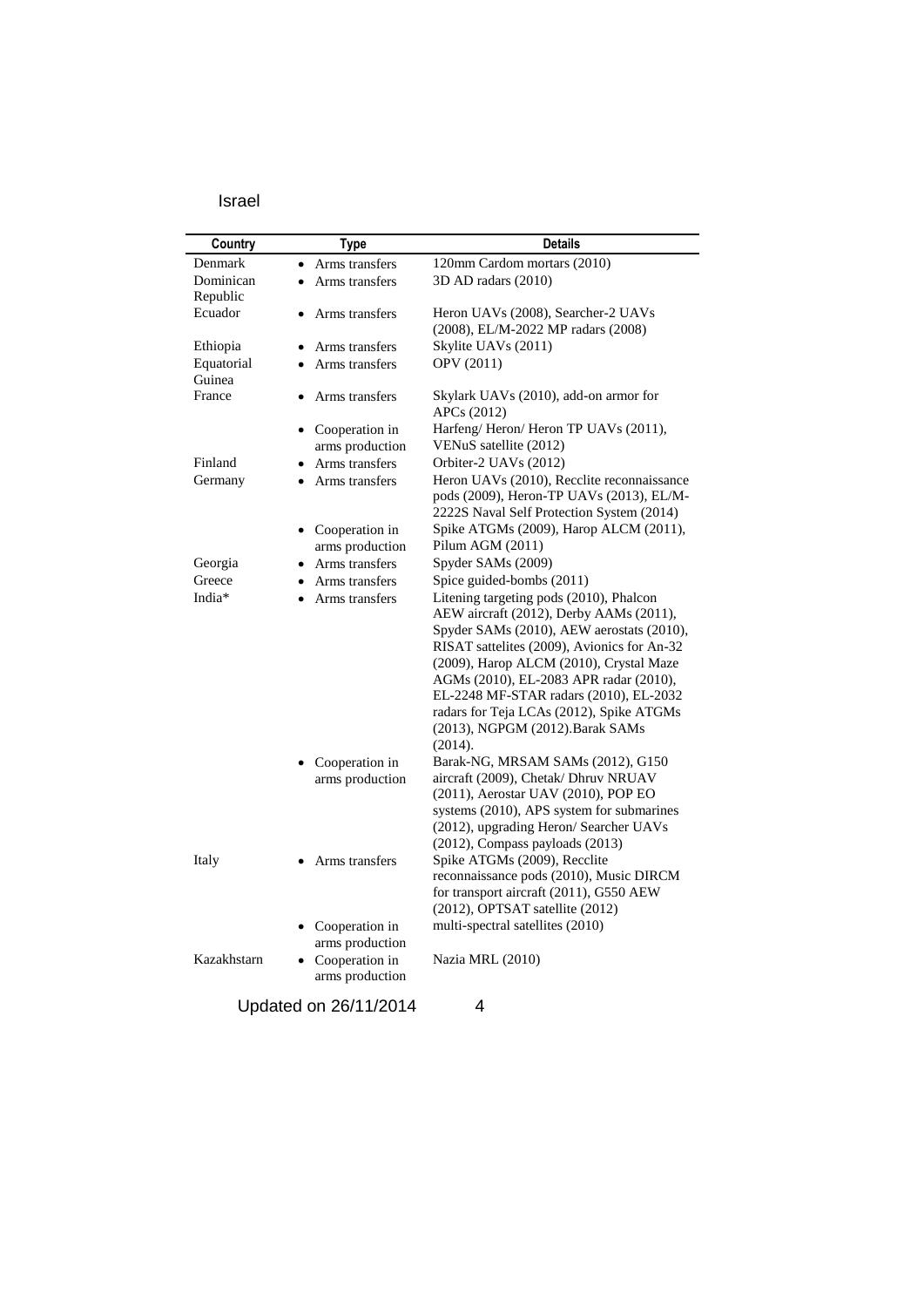| ٠<br>×<br>×<br>I<br>I |
|-----------------------|
|-----------------------|

| Country      | Type                        | <b>Details</b>                                                                    |
|--------------|-----------------------------|-----------------------------------------------------------------------------------|
| Mexico       | Arms transfers              | Hermes 450 UAVs (2010), Skylark UAVs                                              |
|              |                             | (2010), Orbiter UAVs (2009), Skystar                                              |
|              |                             | aerostats (2009), Hermes 900 (2012)                                               |
| Macedonia    | • Military training         | Training school for helicopter pilots (2011)                                      |
| Netherlands  | Arms transfers<br>$\bullet$ | Aerostar UAVs (2010), Recclite                                                    |
|              |                             | reconnaissance pods (2010)                                                        |
| Nigeria      | Arms transfers<br>$\bullet$ | Shaldag PBs (2012)                                                                |
| Paraguay     | • Arms transfers            | EL-2106NG AD radars (2011)                                                        |
| Peru         | Arms transfers              | Spike ATGMs (2010), G-550 AEW aircraft                                            |
|              |                             | (2011), Mini Falcon UAVs (2011), Spyder                                           |
|              |                             | SAMs (2012)                                                                       |
| Poland       | Arms transfers              | Orbiter UAVs (2009), Aerostar UAV<br>(cancelled - 2012), Surveillance payload for |
|              |                             | Rosomak APCs (2010)                                                               |
|              | • Cooperation in            | Upgrading Boeing 767 aircraft (2009)                                              |
|              | arms production             |                                                                                   |
| Romania      | Arms transfers              | Upgrading of C-130 aircraft (2011)                                                |
| Russia       | • Cooperation in            | I-view, Searcher-2 UAV's (2010)                                                   |
|              | arms production             |                                                                                   |
| Singapore*   | Arms transfers              | G550 CAEW aircraft (2009), Spyder SAM                                             |
|              |                             | (2010), Barak SAMs (2011), Heron UAVs                                             |
|              |                             | (2012)                                                                            |
| South Africa | Arms transfers              | Litening targeting pods (2010)                                                    |
| South Korea* | Arms transfers              | Helmet Mounted Cueing-system and                                                  |
|              |                             | Avionics for helicopters (2009), EL-2032                                          |
|              |                             | radars for FA-50 aircraft (2012), ECM/ EW                                         |
|              |                             | for aircraft (2011), EL-2080 'Green Pine'                                         |
|              |                             | radars (2009), Spike ATGMs (2013),<br>upgrading C-130 aircraft (2012)             |
| Spain        | Arms transfers              | Spike ATGMs (2009), Litening targeting                                            |
|              |                             | pods (2010), Cardom SP mortars (2012)                                             |
|              | • Cooperation in            | Orbiter UAVs (2011)                                                               |
|              | arms production             |                                                                                   |
| Sri Lanka    | • Arms transfers            | Super Dvora PBs (2009)                                                            |
| Sweden       | • Arms transfers            | PAWS-2 (passive airborne warning system)                                          |
|              |                             | for the Gripen fighter (2014)                                                     |
| Switzerland  | • Arms transfers            | <b>UAVs</b> (2012)                                                                |
| Turkey       | • Cooperation in            | Heron UAVs (2010), IMINT pods (Cancelled                                          |
|              | arms production             | $-2011$                                                                           |
| Uganda       | • Arms transfers            | Falcon Eye UAVs (2009), 155mm ATMOS                                               |
|              |                             | gun (2011)                                                                        |
| US           | Arms transfers              | Air Force equipment: Helmet Mounted                                               |
|              | and cooperation             | Cueing-system (2010), AH-60 Battle-hawk                                           |
|              | in arms                     | (2009), HUD displays (2010), upgrading AH-                                        |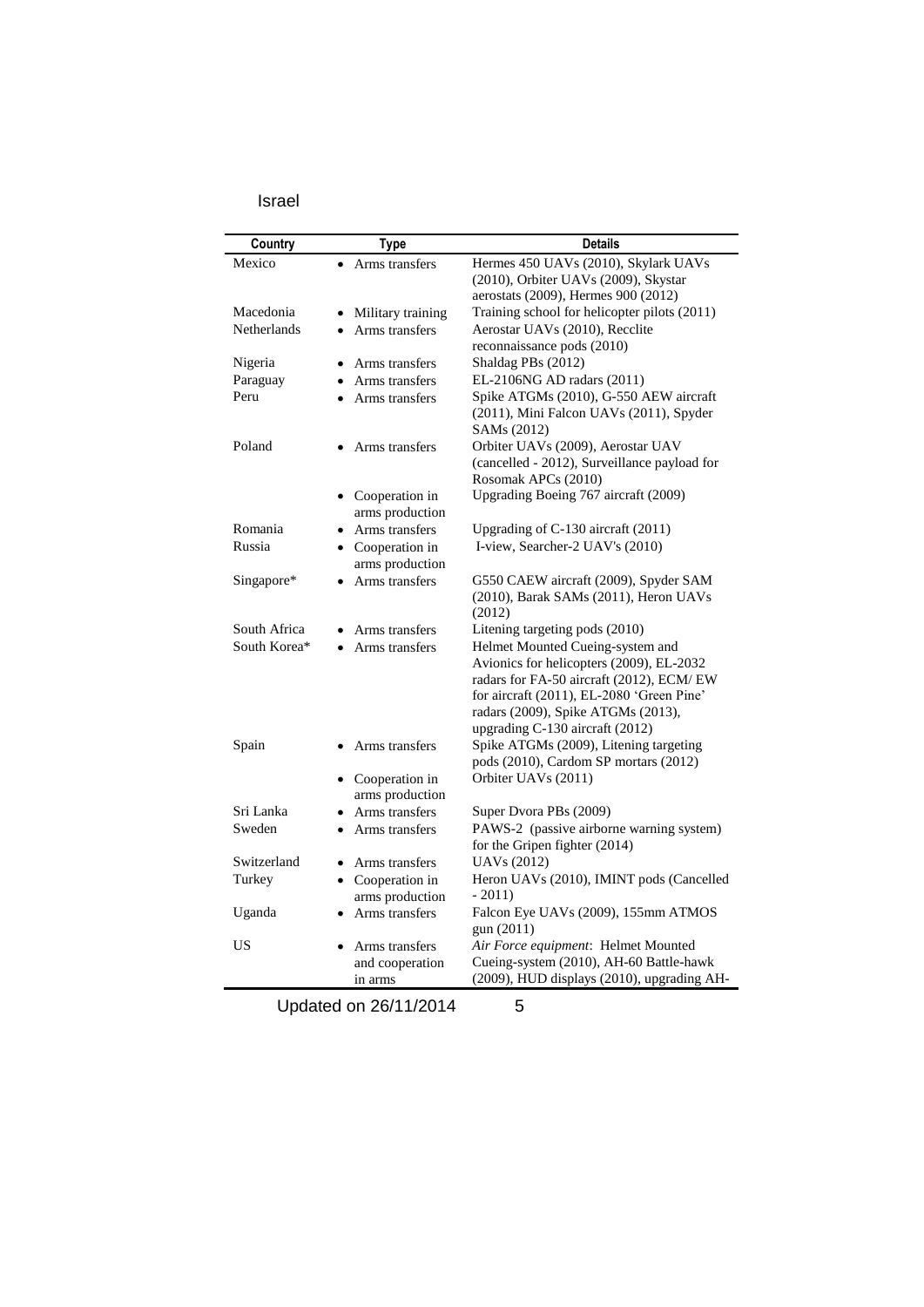| Country    | Type | <b>Details</b>                                |
|------------|------|-----------------------------------------------|
| production |      | 1Ws targeting systems (2010)                  |
|            |      | Ground Forces equipment: Typhoon and          |
|            |      | 120mm Cardom mortars (2010), Mortar FCS       |
|            |      | $(2010)$ , FMAB $(2010)$ , reactive armor for |
|            |      | Bradley IFVs (2010), Skystar-180 aerostat     |
|            |      | $(2011)$ , GATR guided rockets $(2013)$       |
|            |      | Naval equipment: installing Spike missiles on |
|            |      | USV <sub>s</sub> (2012)                       |

\* According to foreign publications.

\*\* According to Azeri publications.

\*\*\* According to Colombian publications.

## **Defense Production**

|                                                           | M | P | A |
|-----------------------------------------------------------|---|---|---|
| <b>Ground Forces equipment</b>                            |   |   |   |
| <b>THEL</b> system                                        | ✓ |   |   |
| Merkava MBTs                                              | ✓ |   |   |
| Self propelled and towed artillery guns                   | ✓ |   |   |
| 120mm Cardom, Hanit SP mortars                            | ✓ |   |   |
| LORA, EXTRA, Magic Spear Heavy artillery rockets          | ✓ |   |   |
| Several types of ACVs (some based on old tank hulls)      | ✓ |   |   |
| David, Sandcat, Sufa Light armored vehicles               | ✓ | ✓ |   |
| Granite, Legatus, Raccoon, Spider reconnaissance vehicles | ✓ |   |   |
| NBC reconnaissance and decontamination vehicles           | ✓ |   |   |
| Avantguard, Guardium, Nahshon UGVs                        | ✓ |   |   |
| Tank guns                                                 | ✓ |   |   |
| Spike (SR, MR, ER, NLOS) and Lahat ATGMs                  | ✓ |   |   |
| B-300, LAW-4/6/9, Matador ATRLs                           | ✓ |   |   |
| Overhead weapon systems for IFVs (RCWS)                   | ✓ |   |   |
| Carpet mine-clearing system                               | ✓ |   |   |
| Tread-width mine plows for tanks (TWMP)                   | ✓ |   |   |
| Tank-towed bridges (TAB)                                  | ✓ |   |   |
| Upgrading of M60 tanks                                    | ✓ |   |   |
| <b>Mines</b>                                              | ✓ |   |   |
| Small arms                                                | ✓ |   |   |
| Simulators                                                | ✓ |   |   |
| Fire ball, Dagger, Rakefet guided mortar Shells           | ✓ |   |   |
| Morty guided mortar shell                                 |   |   |   |
| GPS-guided MRLs                                           | ✓ |   |   |
| Artillery, mortar and small arms ammunition               | ✓ |   |   |
| Trophy, Iron Fist APS                                     | ✓ |   |   |
| Add on armor kits                                         |   |   |   |
| Air force equipment                                       |   |   |   |
| Arrow, David Sling, and Iron Dome ABM systems             | ✓ |   |   |
| G150, G250 business jets                                  |   | ✓ |   |
| Updated on 26/11/2014<br>6                                |   |   |   |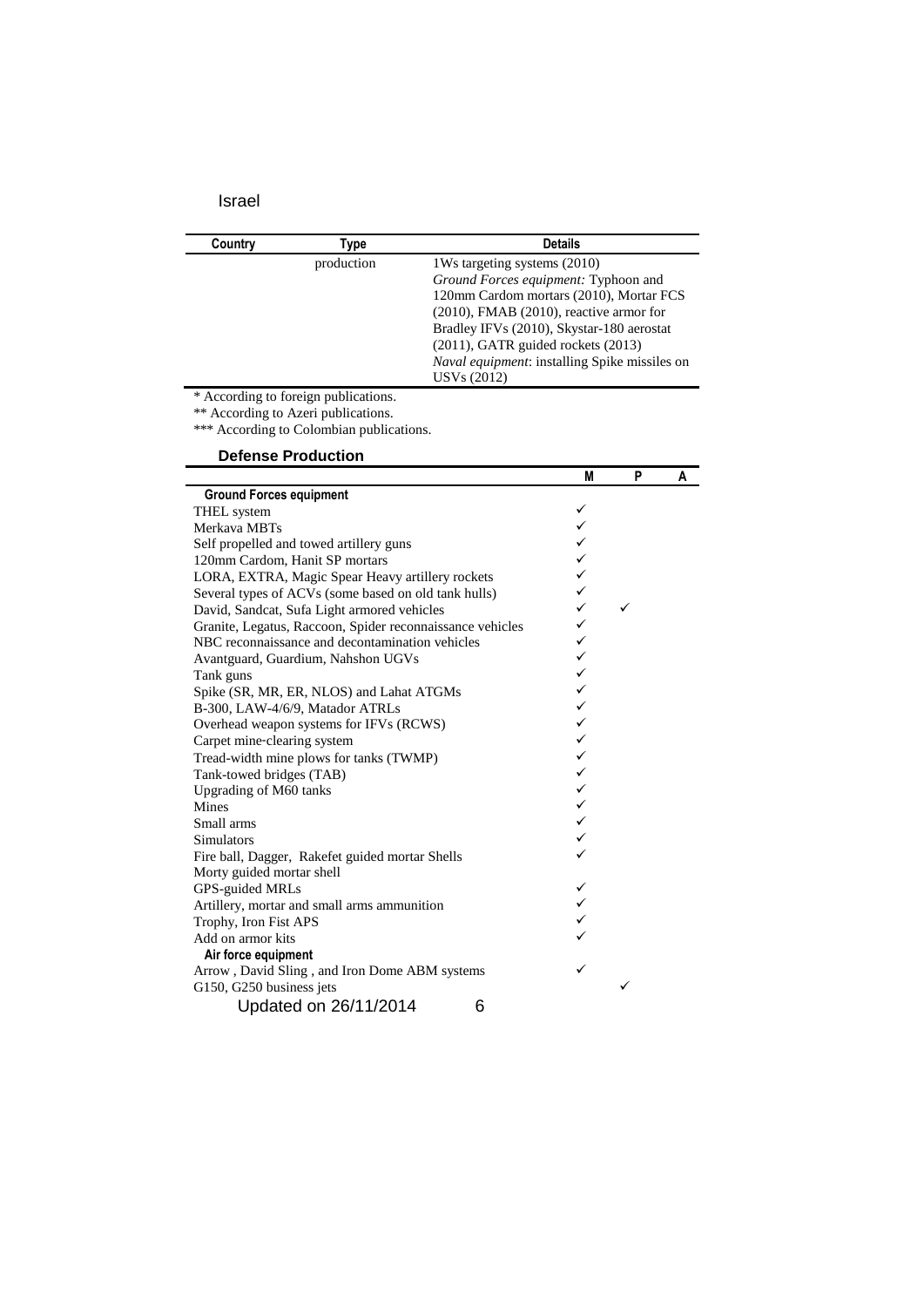|                                                                 | M            | P | A |
|-----------------------------------------------------------------|--------------|---|---|
| Upgrading of combat aircraft                                    | ✓            |   |   |
| Upgrading of helicopters                                        | ✓            |   |   |
| C-295, Il-76, G550 AEW aircraft conversion                      | ✓            |   |   |
| ADAMS, Barak-8, Defender, SPYDER, Red Sky AD system             | ✓            |   |   |
| Delilah, Harop, MSOV ALCMs                                      | ✓            |   |   |
| <b>AAMs</b>                                                     | $\checkmark$ |   |   |
| <b>AGMs</b>                                                     | $\checkmark$ |   |   |
| <b>CBUs</b>                                                     | $\checkmark$ |   |   |
| Lizard, Opher, Pyramid, Spice TV and laser guided bombs         | ✓            |   |   |
| Star, Whipshot, Zuni Laser-guided rockets                       | ✓            |   |   |
| ELINT, target designation and surveillance pods                 | ✓            |   |   |
| Airmule, Flying Elephant resupply UAVs                          | ✓            |   |   |
| UAVs and mini-UAVs, Butterfly                                   | ✓            |   |   |
| Harpy, Harop anti-radiation drones                              | ✓            |   |   |
| Air-launched decoys                                             | ✓            |   |   |
| Operational flight trainer systems                              | ✓            |   |   |
| Refueling system for aircraft                                   |              |   |   |
| Helicopter parts                                                |              | ✓ |   |
| Flight simulators                                               | ✓            |   |   |
| Combat aircraft parts                                           |              |   |   |
| Navy equipment                                                  |              |   |   |
| <b>LCTs</b>                                                     | ✓            |   |   |
| <b>MFPBs</b>                                                    | ✓            |   |   |
| <b>PBs</b>                                                      | ✓            |   |   |
| Predetor, Sea Star, Silver Marine USVs                          | ✓            |   |   |
| Ship-based Barak AD missiles                                    | ✓            |   |   |
| Torbuster APS for submarines                                    | ✓            |   |   |
| Torpedo components                                              |              | ✓ |   |
| <b>Electronics</b>                                              |              |   |   |
| Radars - early warning, missile detection, Ship born AD, ground | ✓            |   |   |
| surveillance, Naval surveillance, airborne SAR                  |              |   |   |
| Search and rescue system                                        |              |   |   |
| ELINT equipment                                                 | ✓            |   |   |
| Airborne ESM systems                                            | $\checkmark$ |   |   |
| EW jammers                                                      |              |   |   |
| Audio/video microwave transceivers                              | $\checkmark$ |   |   |
| Radio voice scramblers and encryption units                     |              |   |   |
| Command and control system                                      |              |   |   |
| APC simulator                                                   |              |   |   |
| <b>Optronics</b>                                                |              |   |   |
| Long range observation systems                                  |              |   |   |
| Night vision devices                                            |              |   |   |
| Laser rangefinders and target designators                       |              |   |   |
| <b>Space</b>                                                    |              |   |   |
| Shavit/Ofeq satellite launcher                                  |              |   |   |
| $\overline{7}$<br>Updated on 26/11/2014                         |              |   |   |
|                                                                 |              |   |   |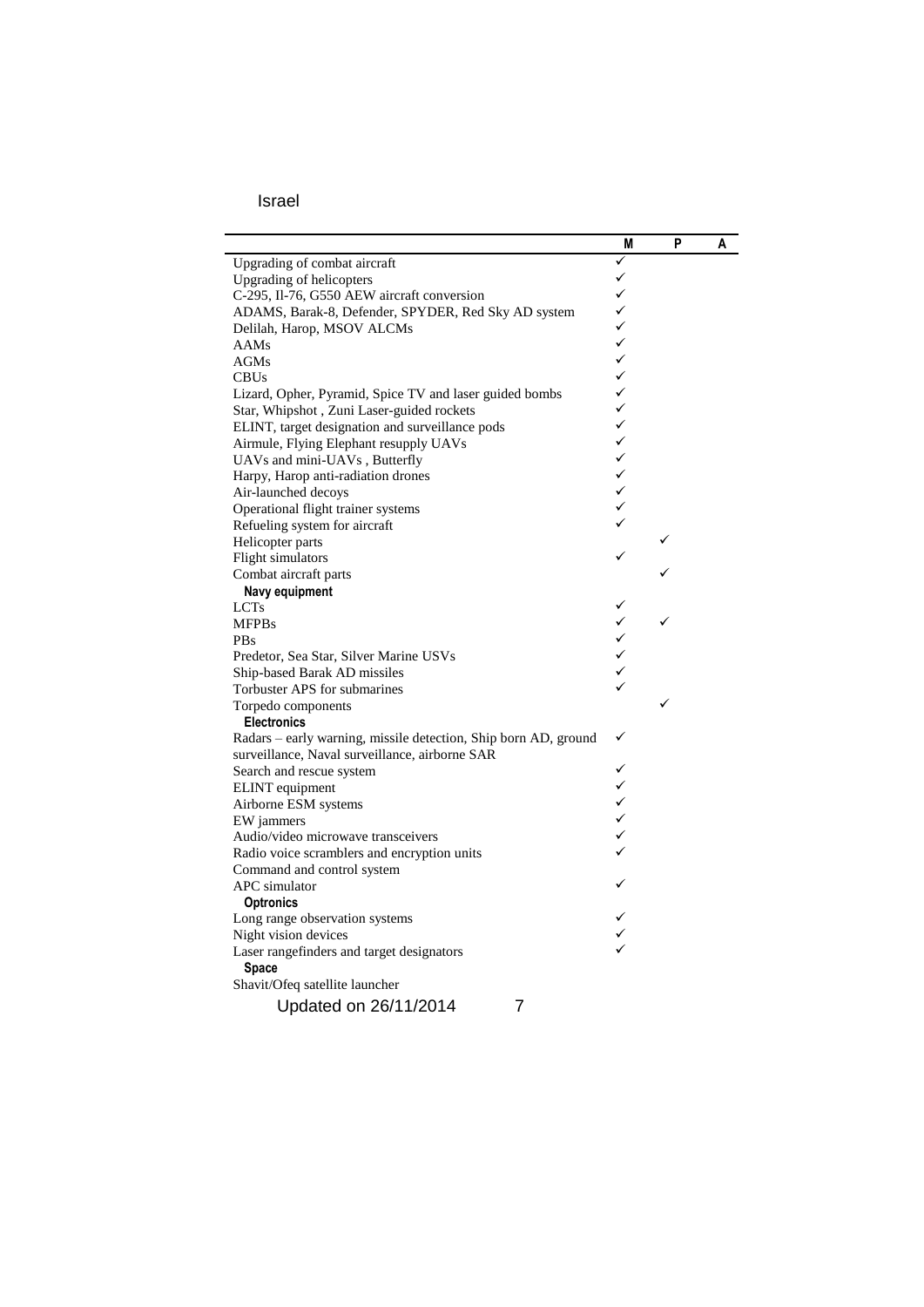| Of eq series imaging satellite                            |  |  |
|-----------------------------------------------------------|--|--|
| Amos/MILCOM communications satellite                      |  |  |
| EROS imaging satellite                                    |  |  |
| TECHSAR radar imaging satellite                           |  |  |
| M manufacture (indigenously developed)<br>$N_{\alpha}$ ta |  |  |

Note: M - manufacture (indigenously developed)

- P production under license
- A assembly

## **Strategic Assets**

#### **NBC Capabilities**

#### **Nuclear capabilities**

Two nuclear research reactors; alleged stockpile of nuclear weapons\*. Nuclear-safety cooperation agreement with the USA. Not a party to the NPT.

#### **Chemical weapons and protective equipment**

Personal protective equipment; Unit decontamination equipment. Fuchs (Fox) NBC detection vehicles (8); SPW-40 P2Ch NBC detection vehicles (50); Girit decontamination vehicles; TEP 90 decontamination vehicles (8); AP-2C CW detectors.

#### Signed but not yet ratified the CWC. **BW capabilities**

Not a party to the BWC.

\* According to foreign publications.

# **Ballistic Missiles**

| Model                                       | Launchers | <b>Missiles</b> | <b>Since</b> | <b>Notes</b>          |
|---------------------------------------------|-----------|-----------------|--------------|-----------------------|
| $\bullet$ MGM-52C (Lance)                   | 12        |                 | 1976         |                       |
| Jericho Mk 1/2/3 SSM<br>$\bullet$<br>$\ast$ | $^{+}$    |                 |              | Upgraded              |
| <b>Black/Blue Sparrow</b><br>$\bullet$      | $^{+}$    |                 |              | Target decoy          |
| <b>Total</b>                                | $\ddot{}$ |                 |              |                       |
| <b>Future procurement</b>                   |           |                 |              |                       |
| LORA                                        | $^{+}$    |                 |              | Under<br>negotiations |

\* According to foreign publications.

| <b>Space Assets</b> |                       |                                                 |  |
|---------------------|-----------------------|-------------------------------------------------|--|
| Model               | Type                  | <b>Notes</b>                                    |  |
| <b>Satellites</b>   |                       |                                                 |  |
| Amos                | Communication         | Civilian, currently deployed Amos<br>$2/3/5$ .  |  |
| Ofeg                | Reconnaissance        | Currently deployed Ofeq-5, Ofeq-7<br>and Ofeg-9 |  |
| Eros                | Reconnaissance        | Civilian derivate of Ofeq, currently            |  |
|                     | Updated on 26/11/2014 |                                                 |  |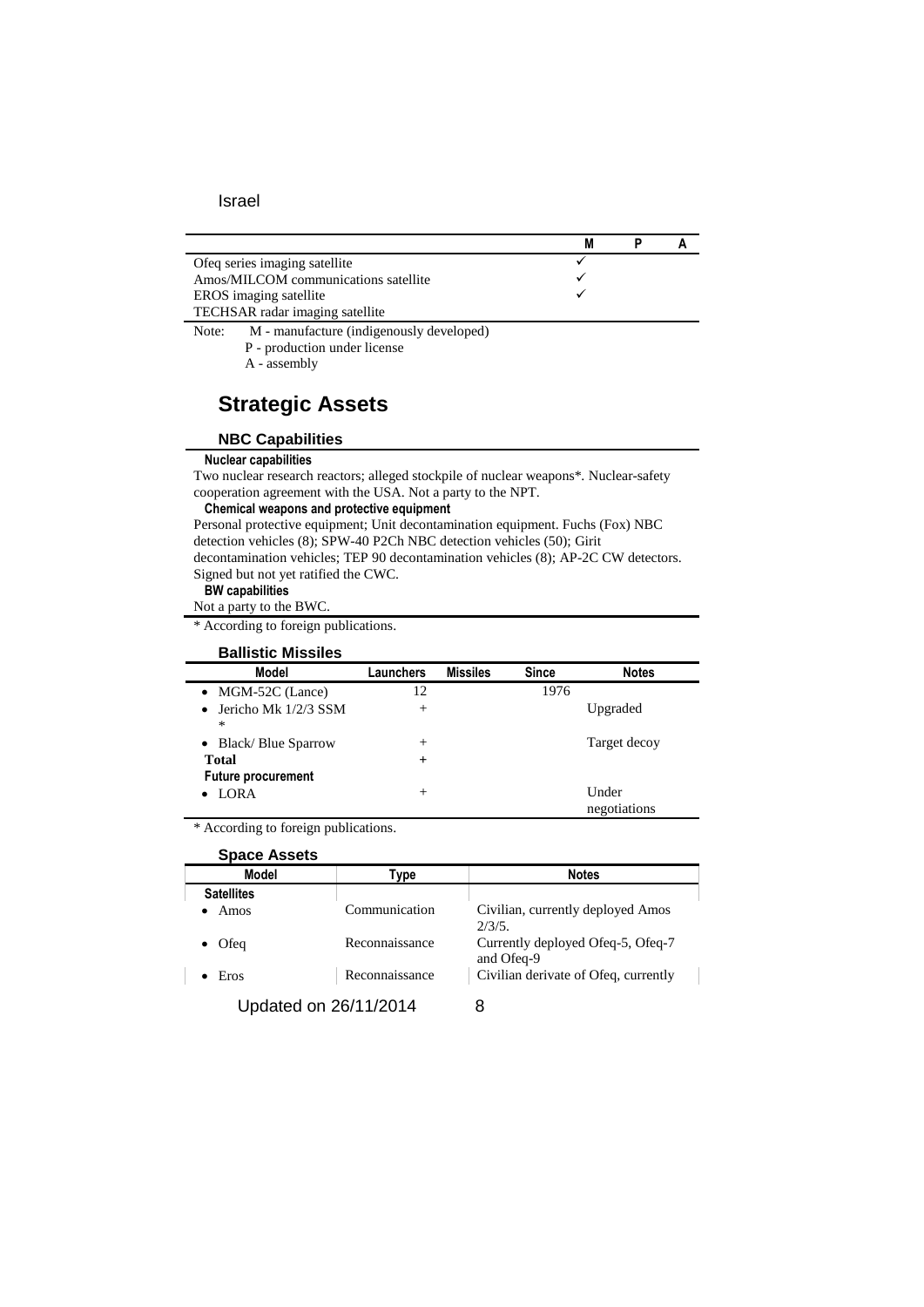| Model                     | Type           | <b>Notes</b>                                                                                                 |
|---------------------------|----------------|--------------------------------------------------------------------------------------------------------------|
| <b>TECHSAR</b>            | Reconnaissance | $Eros-1B$<br>SAR imagery satellite, known as<br>"Ofeq-8", 260kg, 550 km in orbit                             |
| $\bullet$ TechSat         | Research       | Civilian, "Ofeq-10"                                                                                          |
| Satellite launcher        |                |                                                                                                              |
| $\bullet$ Shavit          | <b>SLV</b>     |                                                                                                              |
| <b>Future procurement</b> |                |                                                                                                              |
| Shalom                    | Remote sensing | Multi-spectral satellites, in<br>cooperation with Italy.                                                     |
| <b>VENuS</b>              | Remote sensing | Civilian multi-spectral micro-satellite,<br>developed in cooperation with<br>France. To be launched in 2014. |
| Nano-satellites           | Reconnaissance | Optical satellites with 1.5m resolution                                                                      |
| Amos-4,6                  | Communication  | Civilian-owned satellites. To be<br>launched in 2013 and 2015.<br>respectively                               |
| MILCOM                    | Communication  |                                                                                                              |

### **Command and Control Assets**

| Name                   | <b>Description</b>                                                                                         |
|------------------------|------------------------------------------------------------------------------------------------------------|
| Air defense            |                                                                                                            |
| <b>NCCS</b>            | National early warning system, linking radars, aerostats and<br>regional command centers.                  |
| Naval surveillance     |                                                                                                            |
| CSS <sup>-</sup>       | National system, linking regional command centers with a<br>network of coastal radars and optical sensors. |
| <b>Border security</b> |                                                                                                            |
| Sentry Tech/See-       | Linking regional command centers with ground surveillance                                                  |
| Shoot                  | radars, reconnaissance vehicles, and remotely-operated weapon<br>stations.                                 |

## **Armed Forces**

| Year                              | 2010    | 2011    | 2012    | 2013    | 2014    |
|-----------------------------------|---------|---------|---------|---------|---------|
| General data                      |         |         |         |         |         |
| Personnel<br>$\bullet$            | 176,500 | 176,500 | 176,500 | 176,500 | 176,500 |
| (regular)                         |         |         |         |         |         |
| <b>SSM</b> launchers<br>$\bullet$ | $^{+}$  | $^{+}$  | $^+$    | $^{+}$  | $^{+}$  |
| <b>Ground forces</b>              |         |         |         |         |         |
| <b>Divisions</b>                  | 16      | 16      | 16      | 16      | 16      |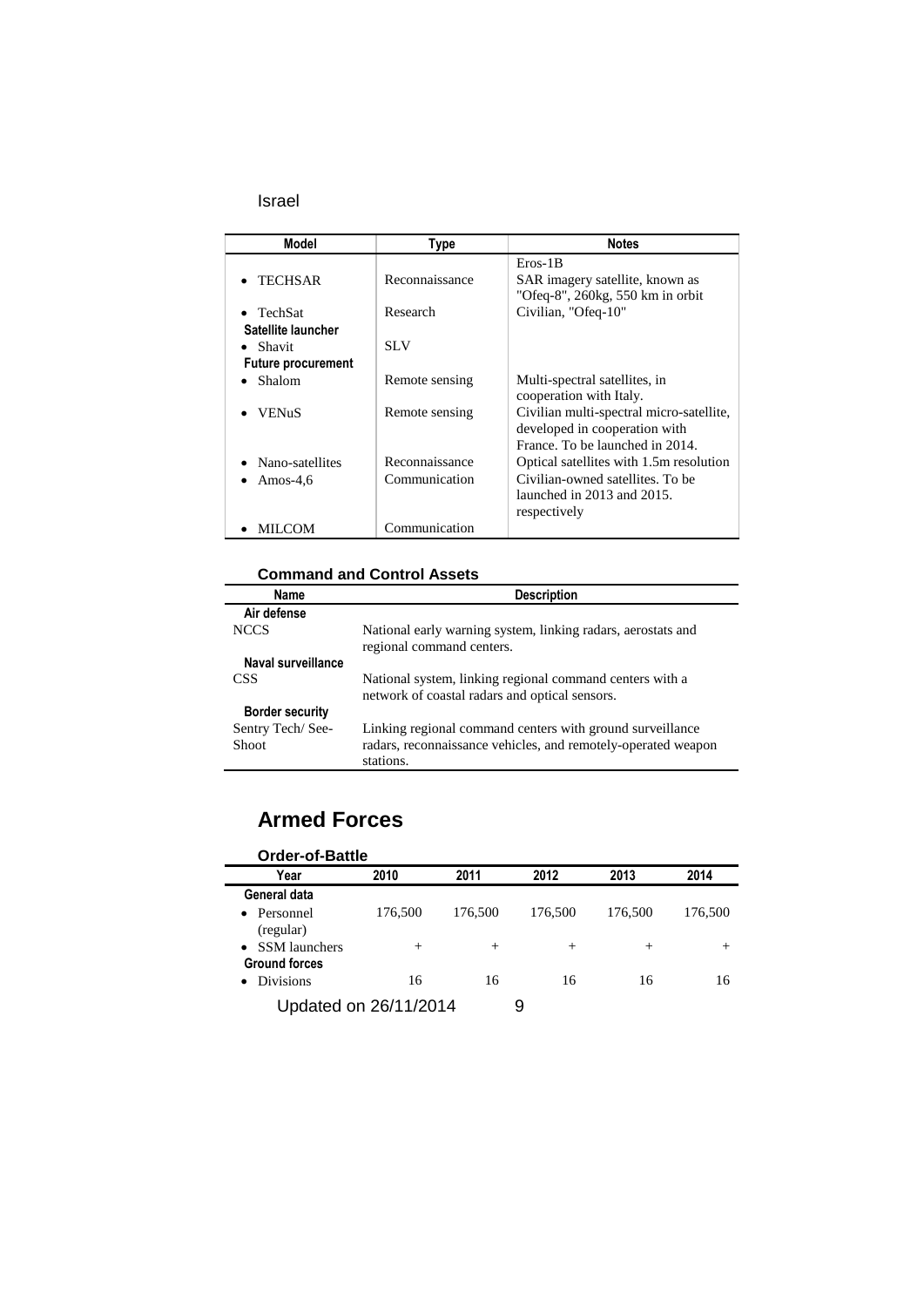| Year                                                                                                   | 2010      | 2011                 | 2012            | 2013      | 2014           |
|--------------------------------------------------------------------------------------------------------|-----------|----------------------|-----------------|-----------|----------------|
| Total number<br>$\bullet$                                                                              | 79        | 79                   | 79              | 79        | 79             |
| of brigades                                                                                            |           |                      |                 |           |                |
| <b>Tanks</b>                                                                                           | 3,120     | 2.940                | 2.840           | 2,840     | 2,840          |
|                                                                                                        | (3,630)   | $(3,070)*$           | (3,070)         | (3,070)   | (3,070)        |
| APC <sub>s</sub> /AFV <sub>s</sub>                                                                     | 7.900     | 7,875*               | 7,850           | 7,850     | 7,850          |
|                                                                                                        | (8,400)   |                      |                 |           |                |
| Artillery<br>$\bullet$<br>(including)<br>MRL <sub>s</sub> )                                            | $+$       | $^{+}$               | $^{+}$          | $+$       | $^{+}$         |
| Air force                                                                                              |           |                      |                 |           |                |
| Combat<br>٠                                                                                            | 515 (874) | 440                  | 446 (520)       | 446 (520) | 446 (520)      |
| Transport<br>٠<br>aircraft                                                                             | 66 (77)   | $57(60)*$            | 57 (60)         | 57 (60)   | 58 (61)        |
| Helicopters<br>$\bullet$                                                                               | 171 (201) | 171 (201)            | 155<br>$(182)*$ | 154 (181) | 154 (181)      |
| Air defense forces                                                                                     |           |                      |                 |           |                |
| Heavy SAM<br>$\bullet$<br>batteries                                                                    | $19*$     | 19                   | 19              | 19        | 19             |
| Medium SAM<br>$\bullet$<br><b>batteries</b>                                                            | 1         | $\overline{4}$       | 5               | 5         | 5              |
| Light SAM<br>٠                                                                                         | 70        | 70                   | 70              | 70        | 70             |
|                                                                                                        |           |                      |                 |           |                |
|                                                                                                        | 3         | 3                    | $\overline{4}$  | 4         | $\overline{4}$ |
|                                                                                                        |           |                      |                 |           |                |
|                                                                                                        |           |                      |                 |           |                |
| aircraft<br>launchers<br>Navy<br><b>Submarines</b><br>Combat vessels<br>٠<br>Patrol craft<br>$\bullet$ | 13<br>56  | $(614)*$<br>13<br>56 | 13<br>56        | 13<br>56  | 13<br>56       |

\* Due to change in estimate.

### **Personnel**

| Regular | <b>Reserves</b> | Total   |
|---------|-----------------|---------|
| 133,000 | 380,000         | 513,000 |
| 34,000  | 55,000          | 89,000  |
| 9.500   | 10,000          | 19,500  |
| 176,500 | 445,000         | 621,500 |
|         |                 |         |
| 7.650   |                 | 7,650   |
|         |                 |         |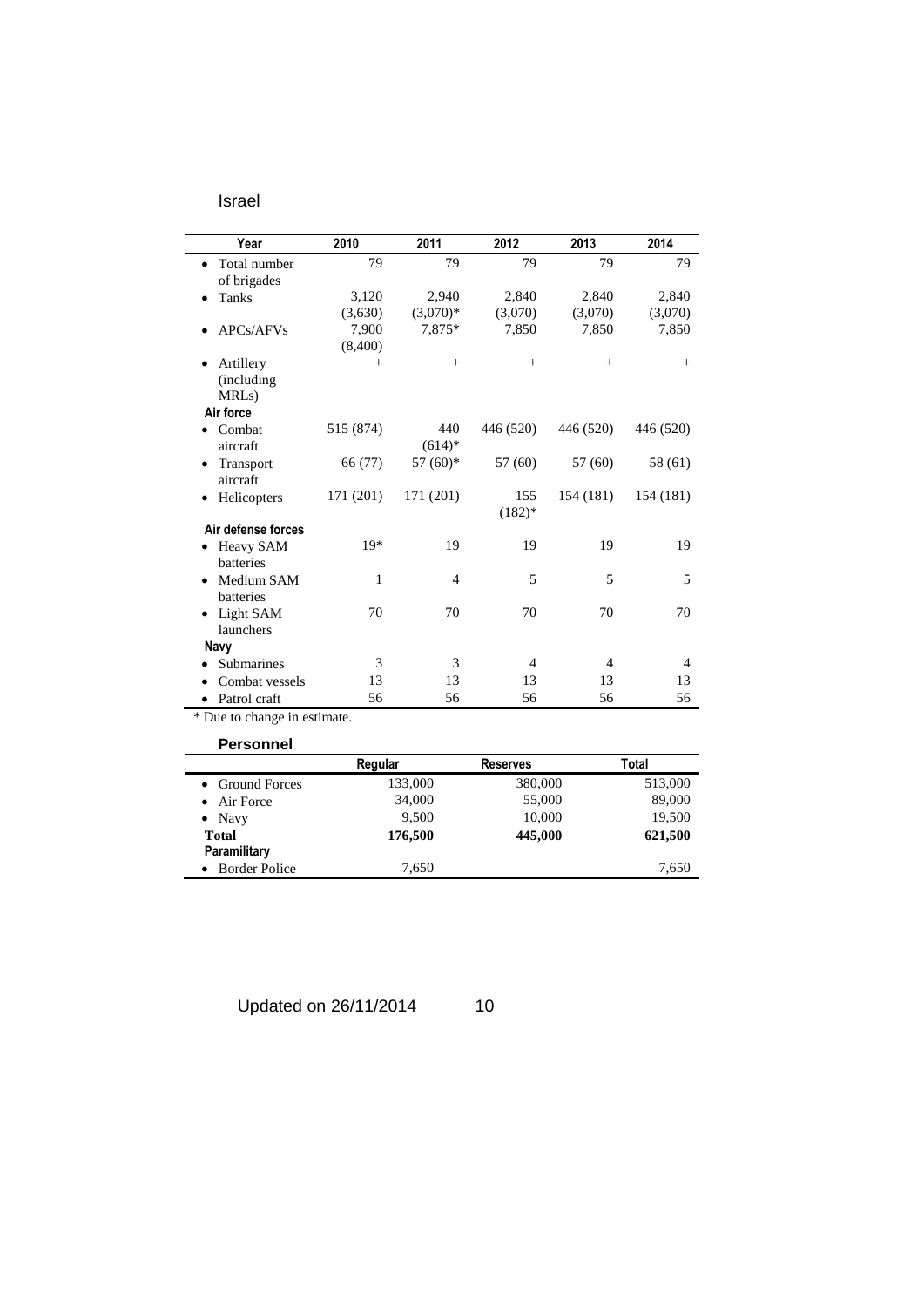## **Ground Forces**

### **Formations**

|                         | Corps/HQ | <b>Divisions</b> | Independent<br>brigades/groups | <b>Brigades in</b><br>divisions         |
|-------------------------|----------|------------------|--------------------------------|-----------------------------------------|
| All arms                | $3*$     |                  |                                |                                         |
| Armored                 |          | 12               |                                | $2-3$ armd., 1<br>mech., 1 aty.<br>Each |
| Mechanized/<br>Infantry |          | 4                | 5                              |                                         |
| Territorial             |          | 4                | 12                             |                                         |
| Airborne                |          |                  | $\overline{4}$                 |                                         |
| <b>Total</b>            |          | 16               | 21                             |                                         |

Anti-guerrilla HQ: 3 divisional HQ for control of units engaged in anti-guerrilla activities in Judea, Samaria and on the Gaza and Lebanese borders. In emergency, the HQ will be reinforced by armor, infantry, helicopters, engineering and anti-tank forces.

\* According to foreign publications.

l,

| Tanks                                |          |            |              |                                   |
|--------------------------------------|----------|------------|--------------|-----------------------------------|
| Model                                | In stock | In service | <b>Since</b> | <b>Notes</b>                      |
| <b>MBTs</b>                          |          |            |              |                                   |
| High quality                         |          |            |              |                                   |
| Merkaya Mk 4                         | 360      | 360        | 2003         | Some with Trophy<br>ADS installed |
| Merkaya Mk 3                         | 780      | 780        | 1989         |                                   |
| Subtotal                             | 1,140    | 1,140      |              |                                   |
| <b>Medium and low quality</b>        |          |            |              |                                   |
| Merkaya Mk 1/2                       | 580      | 580        | 1979/1983    | In operational<br>storage         |
| M60 A3/upgraded<br>M60/Magach 7      | 1,040    | 1,040      | 1980         |                                   |
| Centurion/upgraded<br>٠<br>Centurion | 350      | 120        | 1965         | In operational<br>storage         |
| Subtotal                             | 1,970    | 1,740      |              |                                   |
| Total                                | 3,070    | 2,840      |              |                                   |
| <b>Future procurement</b>            |          |            |              |                                   |
| Merkaya Mk 4                         | 300      |            |              | Being delivered                   |

Note: Old MBT chassis are being converted into AFVs.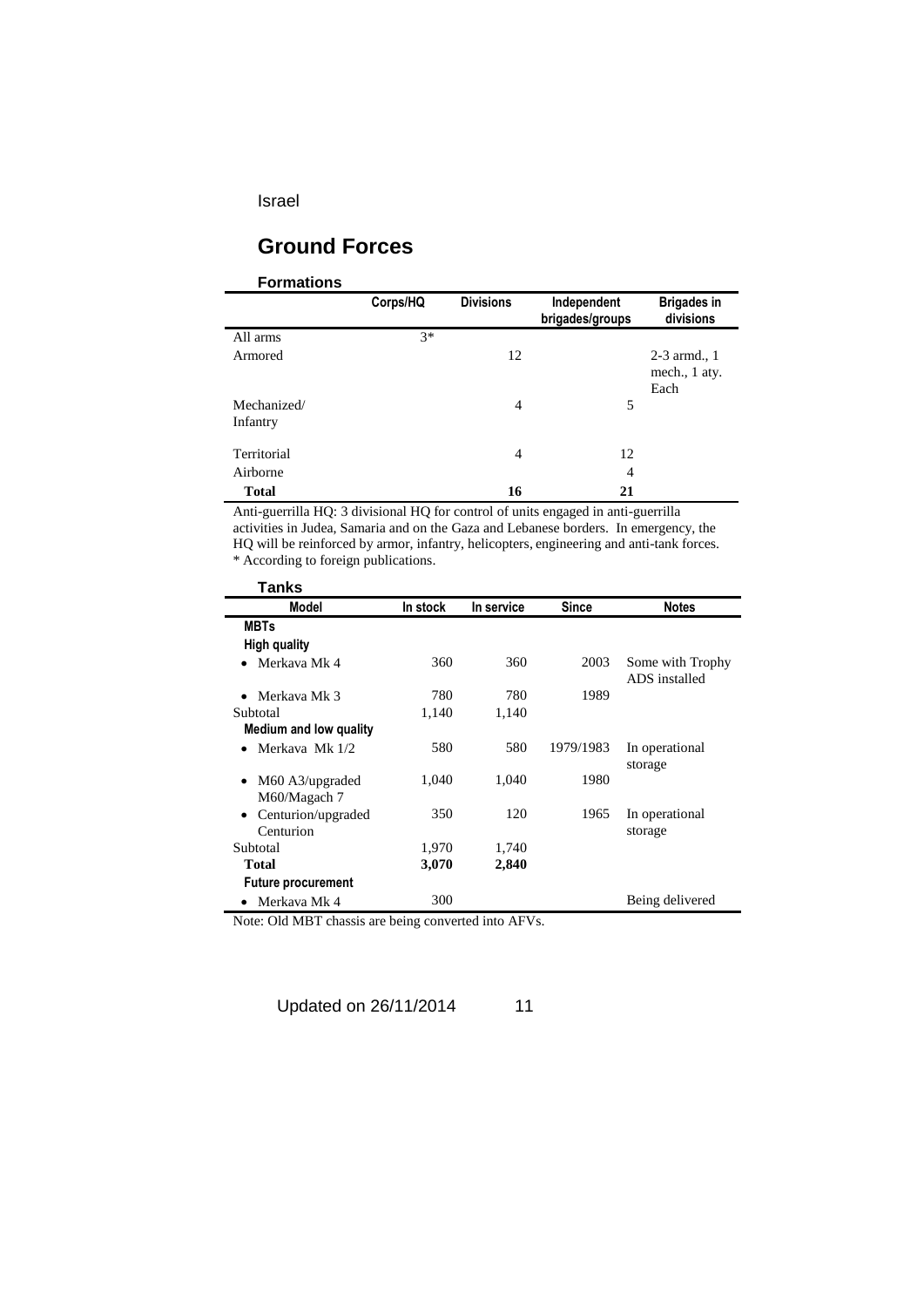### **APCs/AFVs**

| AF VƏIMI VƏ               |          |            |              |                                |
|---------------------------|----------|------------|--------------|--------------------------------|
| Model                     | In stock | In service | <b>Since</b> | <b>Notes</b>                   |
| Achzarit<br>٠             | 215      | 215        | 1994         |                                |
| Namer<br>$\bullet$        | 130      | 130        | 2008         | Being delivered                |
| M113 (various             | 5,500    | 5,500      |              | Some being                     |
| marks)                    |          |            |              | upgraded                       |
| Nagmashot*<br>٠           | ł        |            | 1989         |                                |
| Nagmachon                 |          | 400        |              |                                |
| Nakpadon                  |          |            |              |                                |
| Subtotal                  | 6,245    | 6,245      |              |                                |
| <b>Light armored</b>      |          |            |              |                                |
| vehicles                  |          |            |              |                                |
| Akrep                     | 30       | 30         | 1998         |                                |
| Caracal/Sandcat           | 70       | 70         | 2010         | With Border Police             |
| M1114 up-armored<br>٠     | $+$      | $+$        | 2004         |                                |
| <b>HMMWV</b>              |          |            |              |                                |
| Ze'ev<br>$\bullet$        | 300      | 300        | 2004         |                                |
| Sufa-2<br>٠               | 700      | 700        | 2006         | Armored version                |
| David                     | 400      | 400        | 2008         | Armored Defender-<br>110       |
| Subtotal                  | 1,600    | 1,600      |              |                                |
| <b>UGVs</b>               |          |            |              |                                |
| <b>AvantGuard</b>         | $^{+}$   | $+$        | 2010         | Under evaluation               |
| Guardium                  | $+$      | $+$        | 2009         | In Force Protection<br>role    |
| <b>Total</b>              | 7,850    | 7,850      |              |                                |
| <b>Future procurement</b> |          |            |              |                                |
| Namer                     |          |            |              | Total requirement<br>up to 600 |

\* According to foreign publications.

| <b>Artillery</b>                                |          |            |              |                |
|-------------------------------------------------|----------|------------|--------------|----------------|
| <b>Model</b>                                    | In stock | In service | <b>Since</b> | <b>Notes</b>   |
| Self-propelled guns<br>and howitzers            |          |            |              |                |
| $203$ mm M110<br>$\bullet$                      | 36       | 36         | 1975         |                |
| 175mm M107<br>$\bullet$                         | 140      | 70         | 1974         |                |
| 155mm M109<br>$\bullet$<br>variants             | 600      | 600        |              | To be upgraded |
| $155$ mm M-50/<br>$\bullet$<br>$155$ mm L $-33$ | 120      | 120        |              |                |
| Subtotal                                        | 896      | 756        |              |                |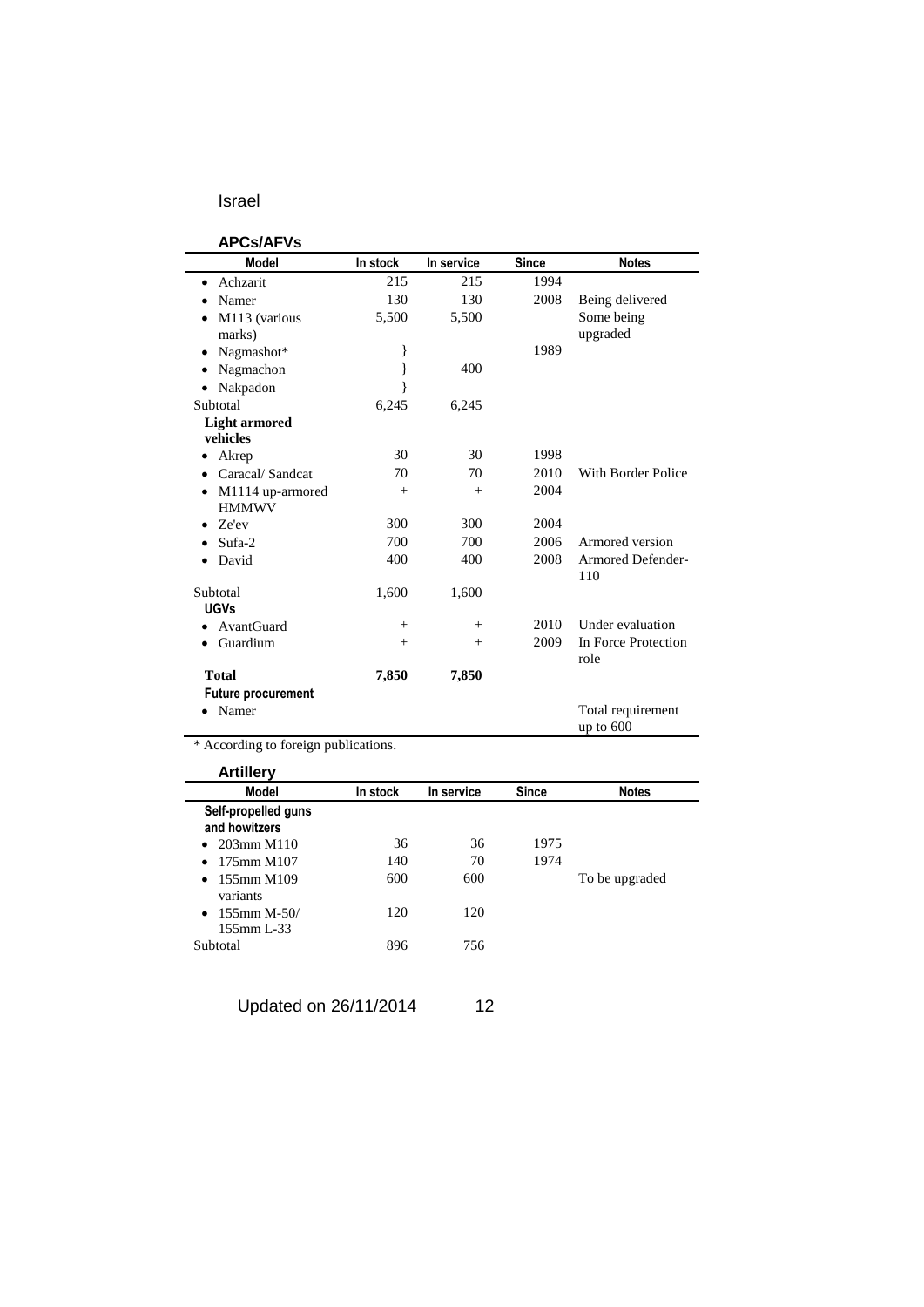| Model                                   | In stock | In service | Since | <b>Notes</b>    |
|-----------------------------------------|----------|------------|-------|-----------------|
| Towed guns and<br>howitzers             |          |            |       |                 |
| 155mm M-71                              | $+$      | $^{+}$     |       |                 |
| 130mm M-46<br>$\bullet$                 | $^{+}$   | $^{+}$     |       |                 |
| 122mm D-30<br>$\bullet$                 | $^{+}$   | $^{+}$     |       |                 |
| Subtotal                                | $^{+}$   | $^{+}$     |       |                 |
| Mortars, over 160mm                     |          |            |       |                 |
| $160$ mm SP                             | $^{+}$   | $^{+}$     |       | Phased out      |
| Mortars, under 160mm                    |          |            |       |                 |
| 120mm Keshet/<br>$\bullet$<br>Cardom SP | 64       | 64         | 2006  |                 |
| 120 <sub>mm</sub><br>$\bullet$          | 250      | 250        |       |                 |
| Subtotal                                | 314      | 314        |       |                 |
| <b>MRLs</b>                             |          |            |       |                 |
| 122mm BM-21                             | $^{+}$   | $^{+}$     |       |                 |
| 160mm Accular/<br>$\bullet$             | 12       | 12         | 2012  |                 |
| Magic Spear                             |          |            |       |                 |
| 227mm MLRS<br>$\bullet$                 | 48       | 48         | 1995  |                 |
| 290mm MAR 290<br>$\bullet$              | $^{+}$   | $+$        |       |                 |
| <b>Future procurement</b>               |          |            |       |                 |
| 120mm Keshet/<br>$\bullet$<br>Cardom SP |          |            |       | Follow-on order |

| Model                               | In stock | In service | Since | <b>Notes</b>                                                 |
|-------------------------------------|----------|------------|-------|--------------------------------------------------------------|
| Artillery/ mortar-locating radars   |          |            |       |                                                              |
| AN/TPQ-37 (Nurit)<br>$\bullet$      | $^{+}$   | $^{+}$     |       |                                                              |
| $AN/PPS-15$                         | $^{+}$   | $^{+}$     |       |                                                              |
| $EL/M-2112$                         | $^{+}$   | $^{+}$     | 2007  | Part of Sentry Tech                                          |
| EL/M-2084 MMR                       | $^{+}$   | $^{+}$     | 2009  | Part of Iron Dome                                            |
| (Raaz)                              |          |            |       | AD system                                                    |
| <b>AN/TPO-48 LCMR</b>               | $^{+}$   | $^{+}$     |       |                                                              |
| <b>Shilem</b>                       | $^{+}$   | $^{+}$     |       |                                                              |
| Specialized reconnaissance vehicles |          |            |       |                                                              |
| <b>TOM SP</b>                       | $^{+}$   | $^{+}$     | 2011  | Mounted on patrol<br>vehicles                                |
| Granite                             | $^{+}$   | $^{+}$     | 2011  | Based on Caracal/<br>Sandcat chassis:<br>with Spider payload |
| Raccoon/Stalker II                  | $^{+}$   | $^{+}$     | 2000  |                                                              |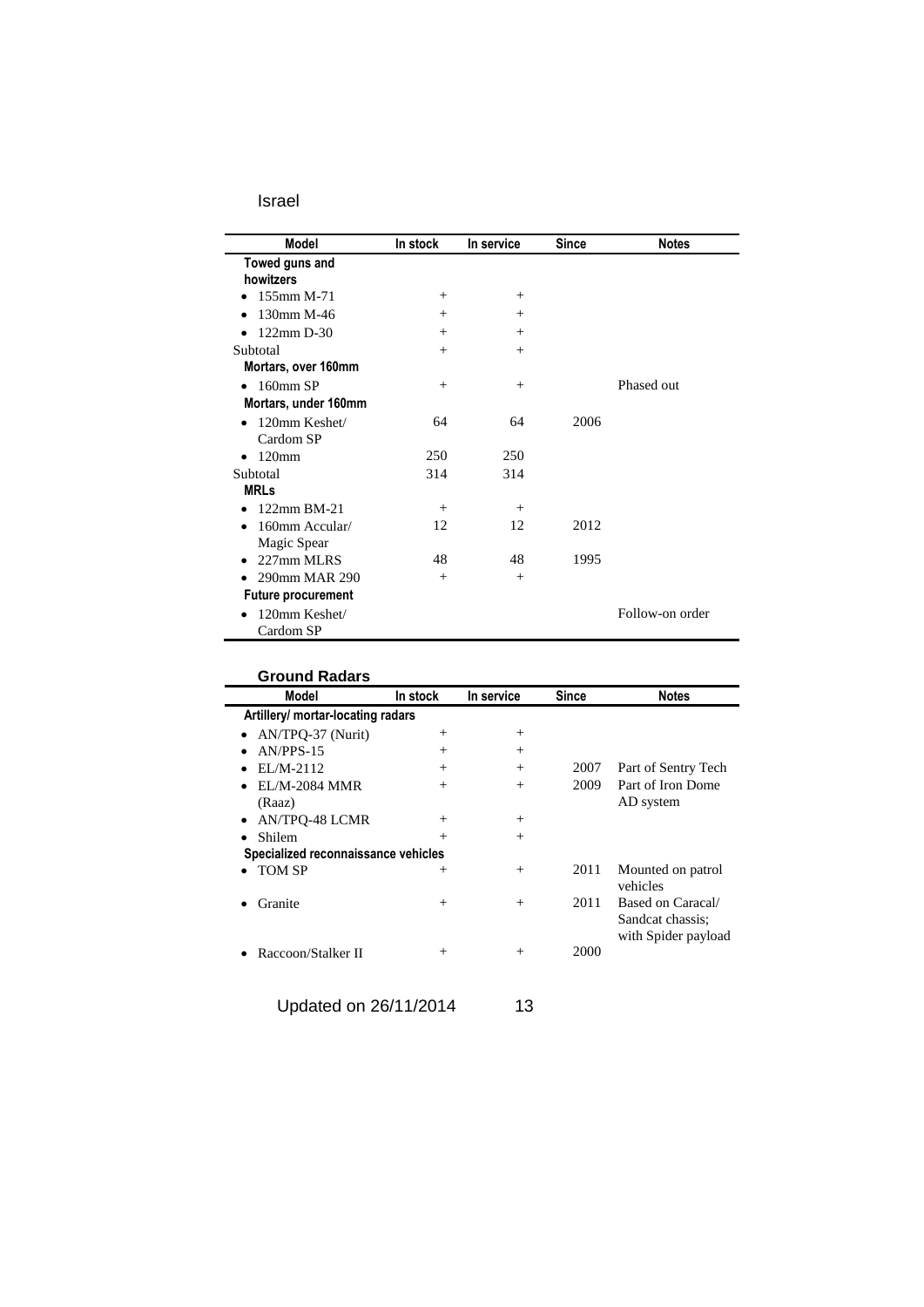.

| Model                    | In stock | In service | Since | <b>Notes</b>      |
|--------------------------|----------|------------|-------|-------------------|
| Aerostats with radars    |          |            |       |                   |
| Hila                     | +        |            | 2008  |                   |
| Skystar 300<br>$\bullet$ | +        | $^+$       | 2007  | Part of Sentry    |
| aerostat                 |          |            |       | Tech; with Spider |
|                          |          |            |       | payload           |

#### **Advanced Munitions**

Morty guided mortar shell , APAM-MP-T, M329 Cartridge (Kalanit) , APAM-MP-T M117/1 Cartridge (Rakefet) ,

#### **Logistic and Engineering Equipment**

Gilois motorized bridges, M-123 Viper minefield crossing system, M60 AVLB, mineclearing rollers, mine layers, Pomins II portable mine neutralization system\*, Puma ECVs, TAB (towed assault bridge, towed by tanks), TLB (trailer-launched bridge), TWMP (tread-width mine ploughs), M-1000 heavy equipment transporters, Namer ARV, D9R bulldozers (100), M88 ARV, Lioness ECV, CX-1, Guardium UGV, Viper UGVs (Pazit), Ami bulldozers (3), Bobcat UGVs

\* According to foreign publications as cited by Israeli publications.

#### **Anti-Tank Missiles**

Spike missiles (NT-S, NT-G, NT-D), BGM-71A/C TOW, Israeli improved BGM-71C TOW, Mapats SP, Nimrod, M-47 Dragon, Matador , Tamuz/ Spike NLOS SP

\* According to foreign publications.

### **Air Force**

### **Order-of-Battle**

| Category            | In stock | In service | <b>Notes</b>                                 |
|---------------------|----------|------------|----------------------------------------------|
| $\bullet$ Combat    | 520      | 446        | Including aircraft in<br>operational storage |
| $\bullet$ Transport | 54       | 52         |                                              |
| Helicopters         | 181      | 154        |                                              |

| <b>Combat Aircraft</b> |          |            |       |              |
|------------------------|----------|------------|-------|--------------|
| Model                  | In stock | In service | Since | <b>Notes</b> |
| Advanced multi-role    |          |            |       |              |
| • $F-16$ I (Soufa)     | 100      | 100        | 2004  |              |
| $\bullet$ F-16 2020    |          |            | 2010  |              |
| Updated on 26/11/2014  |          | 14         |       |              |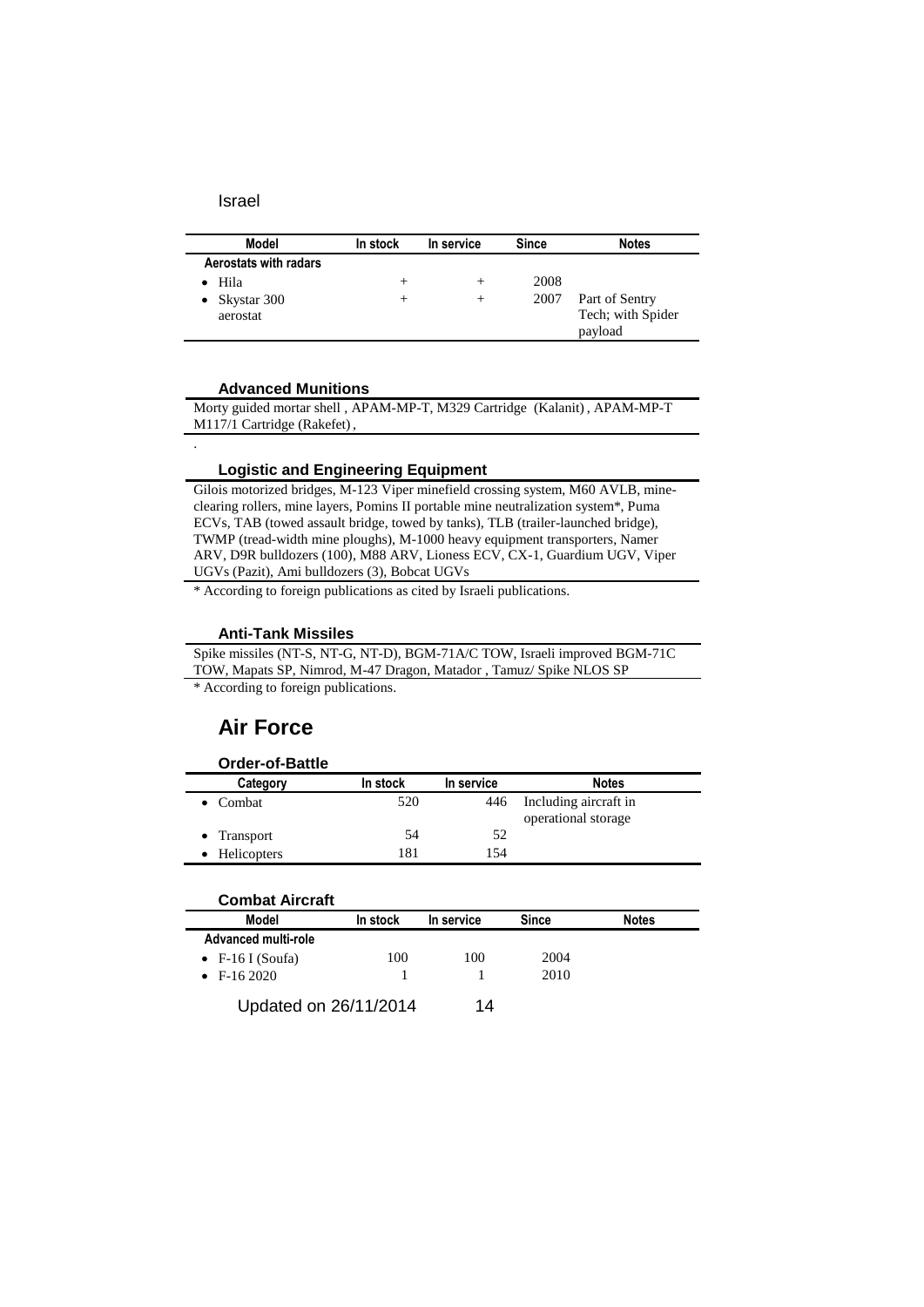| Model                        | In stock | In service | <b>Since</b> | <b>Notes</b>                                                                 |
|------------------------------|----------|------------|--------------|------------------------------------------------------------------------------|
| $\bullet$ F-16 C/D (Barak)   | 135      | 135        | 1990         | Being upgraded to<br>2020 standard.                                          |
| • F-16 A/B (Netz)            | 107      | 107        | 1980/1986    | To be phased out                                                             |
| $\bullet$ F-15 I (Ra'am)     | 25       | 25         | 1998         |                                                                              |
| Subtotal                     | 368      | 368        |              |                                                                              |
| <b>Advanced interceptors</b> |          |            |              |                                                                              |
| • F-15 A/B (Baz)             | 30       | 16         | 1976         | Being upgraded to<br>"Baz 2000"<br>standard                                  |
| $\bullet$ F-15 C/D (Baz)     | 42       | 42         | 1982/1998    | Upgraded to "Baz<br>2000" standard                                           |
| Subtotal                     | 72       | 58         |              |                                                                              |
| <b>Obsolete</b>              |          |            |              |                                                                              |
| A-4 Skyhawk<br>٠             | 80       | 20         | 1967         | Used for<br>advanced training.<br>The rest are in<br>operational<br>storage. |
| Total                        | 520      | 446        |              |                                                                              |
| <b>Future procurement</b>    |          |            |              |                                                                              |
| • F-16 C/D 2020              | $^{+}$   |            |              | Upgrading of<br>existing aircraft                                            |
| <b>F-35 JSF</b>              | 20       |            |              | Total requirement<br>up to $100$                                             |

| Model                                    | In stock       | In service     | <b>Since</b> | <b>Notes</b>                                                               |
|------------------------------------------|----------------|----------------|--------------|----------------------------------------------------------------------------|
| • Boeing 707 (Reem)                      | 7              | 7              | 1973         | In tanker role                                                             |
| C-130E Hercules                          | 8              | 6              | 1970         | To be phased out                                                           |
| $\bullet$ C-130H Hercules<br>(Karnaf)    | 10             | 10             | 1980         | Being upgraded;<br>Four in tanker role                                     |
| Beech King Air B-<br>$200/200T$ (Ztufit) | 29             | 29             | 1990         | Some in<br>surveillance role                                               |
| Total                                    | 54             | 52             |              |                                                                            |
| <b>Future procurement</b>                |                |                |              |                                                                            |
| $\bullet$ V-22 Osprey                    | $6-8$          |                |              | Delivery in 2015-<br>2016                                                  |
| • $C-130J-30$                            | $\overline{c}$ | $\mathfrak{D}$ |              | Delivery in 2014-<br>2015, with four<br>more will arrive in<br>the future. |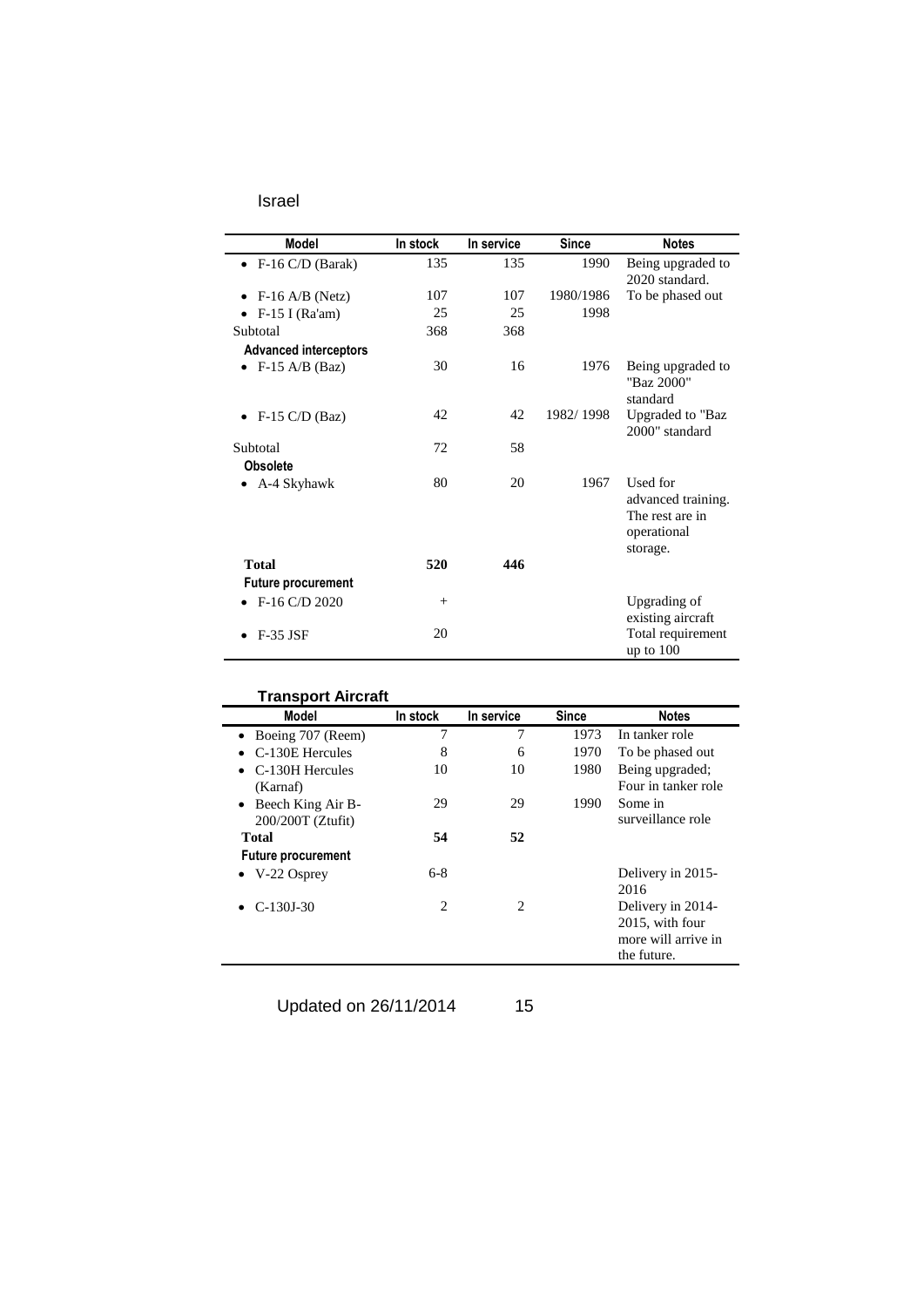| <b>Training and Liaison Aircraft</b> |          |                |       |                     |  |
|--------------------------------------|----------|----------------|-------|---------------------|--|
| Model                                | In stock | In service     | Since | <b>Notes</b>        |  |
| Jet trainers                         |          |                |       |                     |  |
| M-346 Master (Lavi)<br>$\bullet$     | 2        | $\overline{0}$ | 1960  | Being deliverd      |  |
| CM-170 Fouga<br>$\bullet$            | 35       | $\Omega$       | 1960  | In operational      |  |
| Magister (Tzukit)                    |          |                |       | storage             |  |
| Piston/Turbo-prop                    |          |                |       |                     |  |
| Bonanza A-36                         | 22       | 22             | 2005  |                     |  |
| (Hofit)                              |          |                |       |                     |  |
| T-6A (Efrony)                        | 19       | 19             | 2009  | Privately owned     |  |
|                                      |          |                |       | basic trainers      |  |
| AT-802 Fire Boss                     | 8        | 8              | 2011  | Privately owned, in |  |
|                                      |          |                |       | firefighting role   |  |
| G 120A (Snunit)<br>$\bullet$         | 27       | 27             | 2003  | Privately owned     |  |
|                                      |          |                |       | primary trainers    |  |
| Subtotal                             | 76       | 76             |       |                     |  |
| <b>Total</b>                         | 111      | 76             |       |                     |  |
| <b>Future procurement</b>            |          |                |       |                     |  |
| M-346 Master                         | 30       |                | 2015  | Privately owned     |  |
|                                      |          |                |       | advanced trainers   |  |

| <b>Helicopters</b>           |          |            |              |                   |
|------------------------------|----------|------------|--------------|-------------------|
| Model                        | In stock | In service | <b>Since</b> | <b>Notes</b>      |
| Attack                       |          |            |              |                   |
| AH-64A Apache<br>٠           | 27       | 27         | 1990         |                   |
| (Peten)                      |          |            |              |                   |
| AH-64D Apache<br>$\bullet$   | 18       | 18         | 2005         |                   |
| (Saraf)                      |          |            |              |                   |
| $AH-1G/S$ Cobra<br>$\bullet$ | 45       | 32         | 1981         | To be upgraded    |
| (Tsefa)                      |          |            |              |                   |
| Subtotal                     | 90       | 77         |              |                   |
| <b>Heavy transport</b>       |          |            |              |                   |
| CH-53-2000                   | 37       | 23         | 1970         | Being upgraded to |
| (Yasoor)                     |          |            |              | CH-53-2025        |
| <b>Medium transport</b>      |          |            |              |                   |
| S-70A Blackhawk<br>$\bullet$ | 49       | 49         | 1994/2002    |                   |
| (Yanshouf)                   |          |            |              |                   |
| Naval combat                 |          |            |              |                   |
| AS 565SA Panther             | 5        | 5          | 1995         |                   |
| (Atalef)                     |          |            |              |                   |
| <b>Total</b>                 | 181      | 154        |              |                   |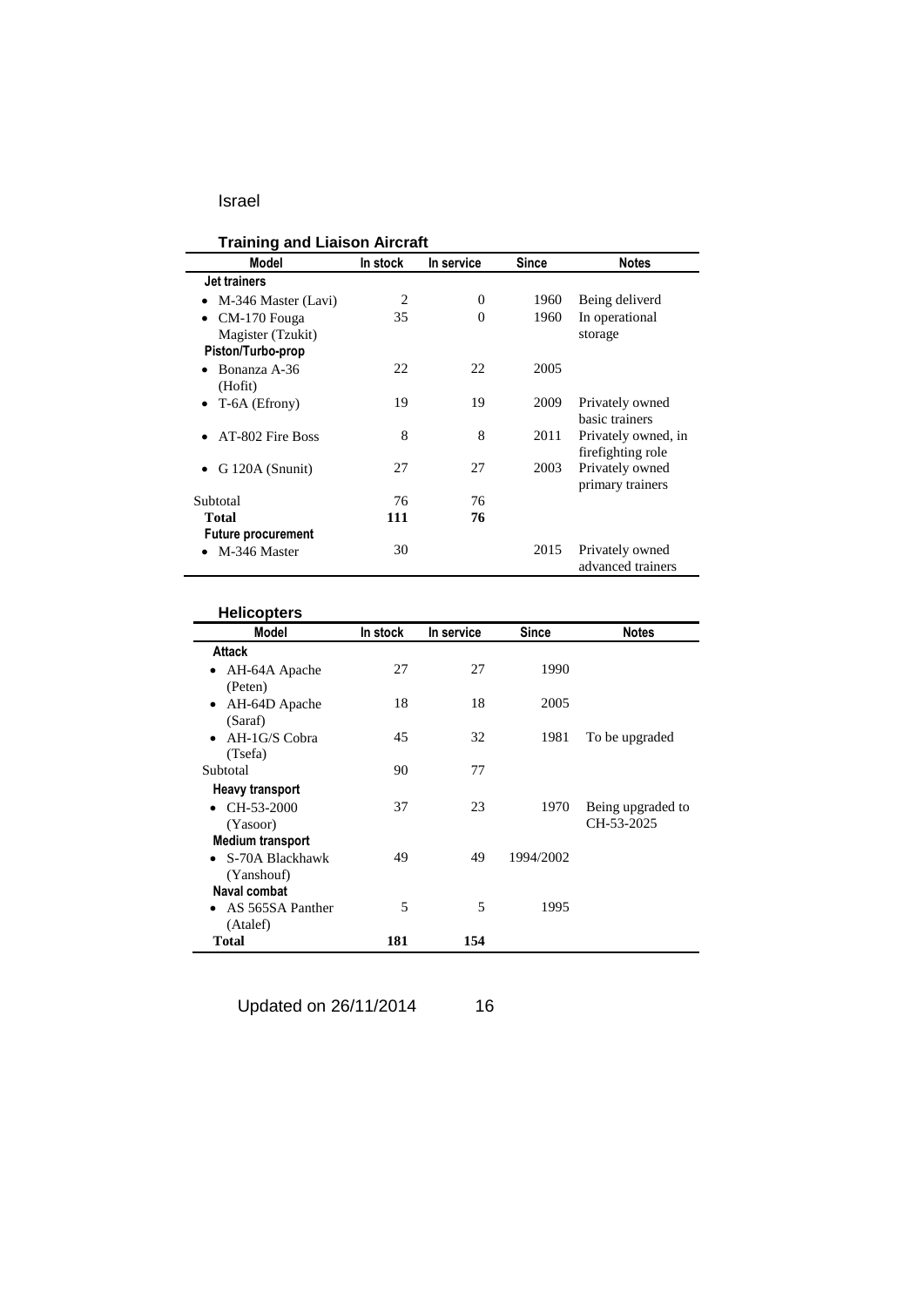| <b>Miscellaneous Aircraft</b>                                                           |                |                |              |                                                   |  |
|-----------------------------------------------------------------------------------------|----------------|----------------|--------------|---------------------------------------------------|--|
| Model                                                                                   | In stock       | In service     | <b>Since</b> | <b>Notes</b>                                      |  |
| <b>AEW/AWACS</b>                                                                        |                |                |              |                                                   |  |
| • Gulfstream G550                                                                       | $\overline{c}$ | 2              | 2006         | Systems are                                       |  |
| CAEW (Eitam)                                                                            |                |                |              | installed in Israel                               |  |
| <b>ELINT and EW</b>                                                                     |                |                |              |                                                   |  |
| Gulfstream G500                                                                         | 3              | 3              | 2005         |                                                   |  |
| SEMA (Shavit)                                                                           |                |                |              |                                                   |  |
| • King Air A200CT/                                                                      | 16             | 16             | 1990/        |                                                   |  |
| B-200T (Ztufit)                                                                         |                |                | 2001         |                                                   |  |
| <b>Maritime surveillance</b><br>aircraft                                                |                |                |              |                                                   |  |
| • Heron (Shoval)                                                                        | 8              | 8              | 2006         | MP radar payload                                  |  |
| Seascan (1124N)<br>٠                                                                    | 3              | 3              |              |                                                   |  |
| <b>UAVs</b>                                                                             |                |                |              |                                                   |  |
| Aerostar<br>$\bullet$                                                                   | $^{+}$         | $^{+}$         |              |                                                   |  |
| Hermes 450                                                                              | $^{+}$         | $+$            |              |                                                   |  |
| (Khamsan)                                                                               |                |                |              |                                                   |  |
| • Hermes 900 UAV                                                                        | $+$            | $\overline{+}$ | 2011         |                                                   |  |
| Heron (Soval)<br>$\bullet$                                                              | $^{+}$         | $+$            | 2009         |                                                   |  |
| • Heron TP (Eitan)                                                                      | $\ddot{}$      | $^{+}$         | 2010         |                                                   |  |
| Delilah/Light<br>$\bullet$                                                              | $^{+}$         | $+$            |              | In combat role*                                   |  |
| Defender                                                                                |                |                |              |                                                   |  |
| Harpy<br>$\bullet$                                                                      | $^{+}$         | $+$            |              | Anti-radiation<br>drone*                          |  |
| mini-UAVs                                                                               |                |                |              |                                                   |  |
| Skylark LE (                                                                            | 20             | 20             | 2010         | Used by ground                                    |  |
| Rokhev Shamaim)                                                                         |                |                |              | forces                                            |  |
| • Skylark 2 (Doher                                                                      | $^{+}$         | $^{+}$         | 2011         | Operational                                       |  |
| Shamaim/project                                                                         |                |                |              | evaluation                                        |  |
| Shani)                                                                                  |                |                |              |                                                   |  |
| Other UAVs                                                                              |                |                |              | I-view, Mini-V,<br>dominator, Orbiter,<br>skylite |  |
| <b>Target drones</b>                                                                    |                |                |              |                                                   |  |
| Beech AQM-37A; Beech BQM-107B, MQM-74C Chuckar II, Teledyne Ryan 1241<br><b>Tankers</b> |                |                |              |                                                   |  |
| KC-707 tanker                                                                           | 5              | 5              | 2002         | <b>Upgraded</b> tankers                           |  |
| KC-130 tanker<br>$\bullet$                                                              | 3              | 3              | 1976         | Included in                                       |  |
| <b>Future procurement</b>                                                               |                |                |              | transport aircraft                                |  |
| $KC-135$<br>$\bullet$                                                                   | $^{+}$         |                |              | Under negotiations                                |  |
| stratotanker                                                                            |                |                |              |                                                   |  |
| Updated on 26/11/2014                                                                   |                | 17             |              |                                                   |  |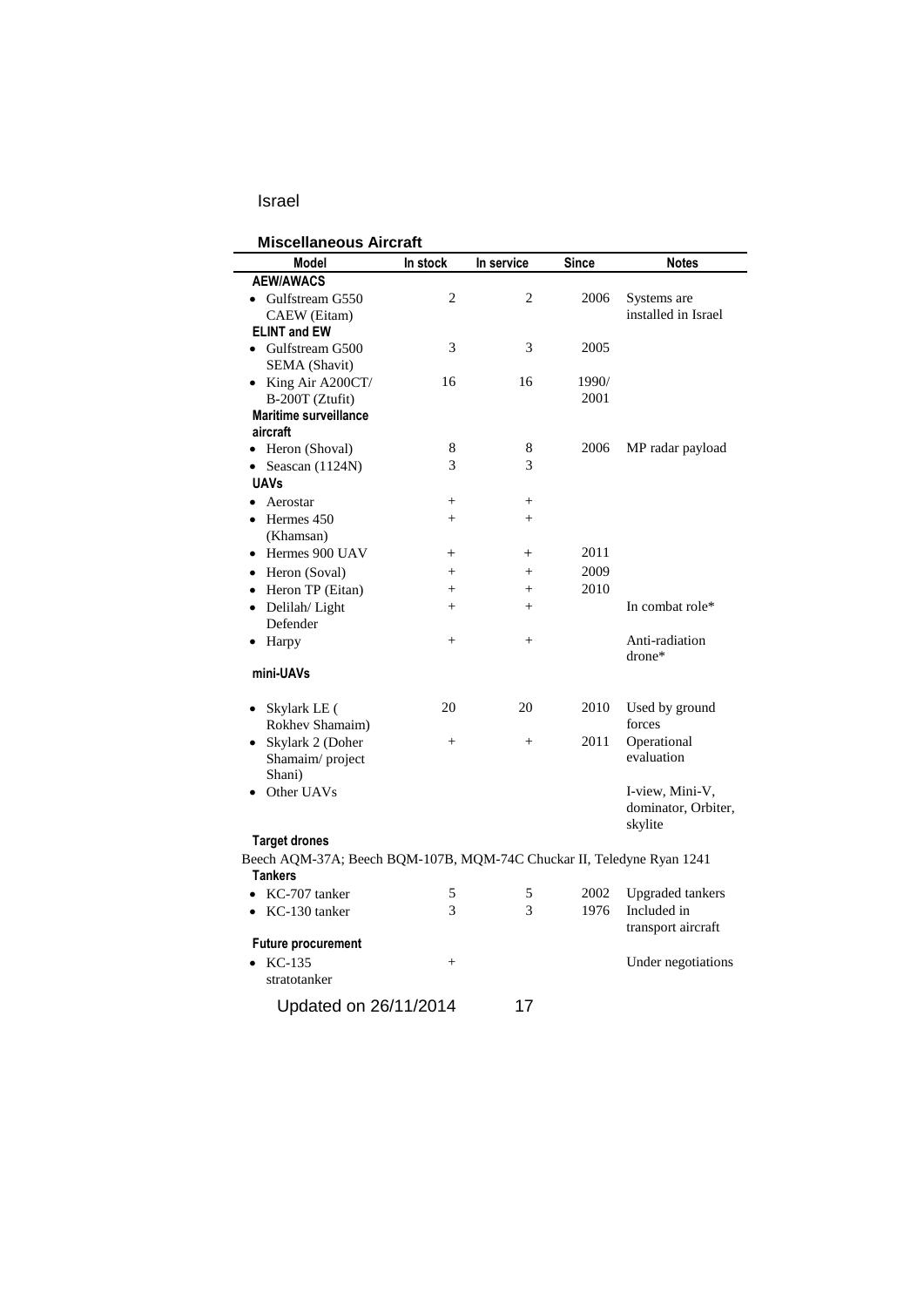| Model                    | In stock | In service | <b>Since</b> | <b>Notes</b>       |
|--------------------------|----------|------------|--------------|--------------------|
| Eitan UAV                | +        |            |              |                    |
| • Orbiter UAV            |          |            |              | For naval FMPBs    |
| $\bullet$ Ghost Mini-UAV | +        |            |              | For special forces |
| $\bullet$ Hermes 900 UAV | +        |            |              |                    |
| • Skylark 2/ LE UAV      | +        |            |              |                    |
| (project Shani)          |          |            |              |                    |

\* According to foreign publications.

#### **Advanced Armament**

#### **Air-to-air missiles**

AIM-9L/M Sidewinder , AIM-7 Sparrow, Python 3, Python 4, Derby, AIM-120B/ C AMRAAM (200)

#### **Air-to-ground missiles**

AGM-78D Standard ARM, AGM-65 Maverick, AGM-62A Walleye, AGM-45A/B Shrike, AGM-114 Hellfire, AGM-142 Popeye\*, Nimrod ATGM, Spike (LR, ER. NLOS) ATGM\*

#### **Bombs**

CBU (including Tal-1, ATA-1000, ATA-500), Delilah ALCM , GBU-28 guided bombs (150), GBU-39 SDB guided bombs (1,000) (Barad Khad), GBU-54 LJDAM

(100),runway-penetration bombs, Griffin, Guillotine, JDAMs (Barad Kaved), Opher, PB-500 , Pyramid, Spice- 1000/2000 (Barad Plada)

#### **Target designation pods**

LANTIRN (Inbar), Litening , EL-20600 RTP (Gondola) **Reconnaissance pods**

EL/M-2022 MP radar, EL-2060P SAR (Yanshuphon) , Reccelite (Ogen Krav), Reec-U (Ogen Khad)

### **EW and CEW**

Chaff and flare dispensers for combat aircraft, Delilah ALCM , Samson AN/ADM-141 TALD, EL/L-8202 ECM pod, EL/L-8230 ECM system, EL/L-8231 ECM system, EL/L-8240 ECM system, EL/M-2160 warning system, LWS-20 system, SRS-25 airborne receiver, SPS-20 self protection system, SPS-65 self protection system, SPS-200 airborne self protection system, SPS-1000 EW system, SPS-2000 self protection system, Sky-Jam 200 jammer , AN/ALQ 131 electronic countermeasure systems (20)

#### **Future procurement**

Star-1 AGM/cruise missile (under development), JDAMs guided bombs (2,700), BLU-109 guided bombs (2,000), Paveway 2 guided bombs (4,000), AGM-114L3 Hellfire II AGMs (480), Lizard-3 , Spice, Lahat ATGM

\* According to foreign publications.

#### **Air Force Infrastructure**

#### **Aircraft shelters**

In all operational airfields, for combat aircraft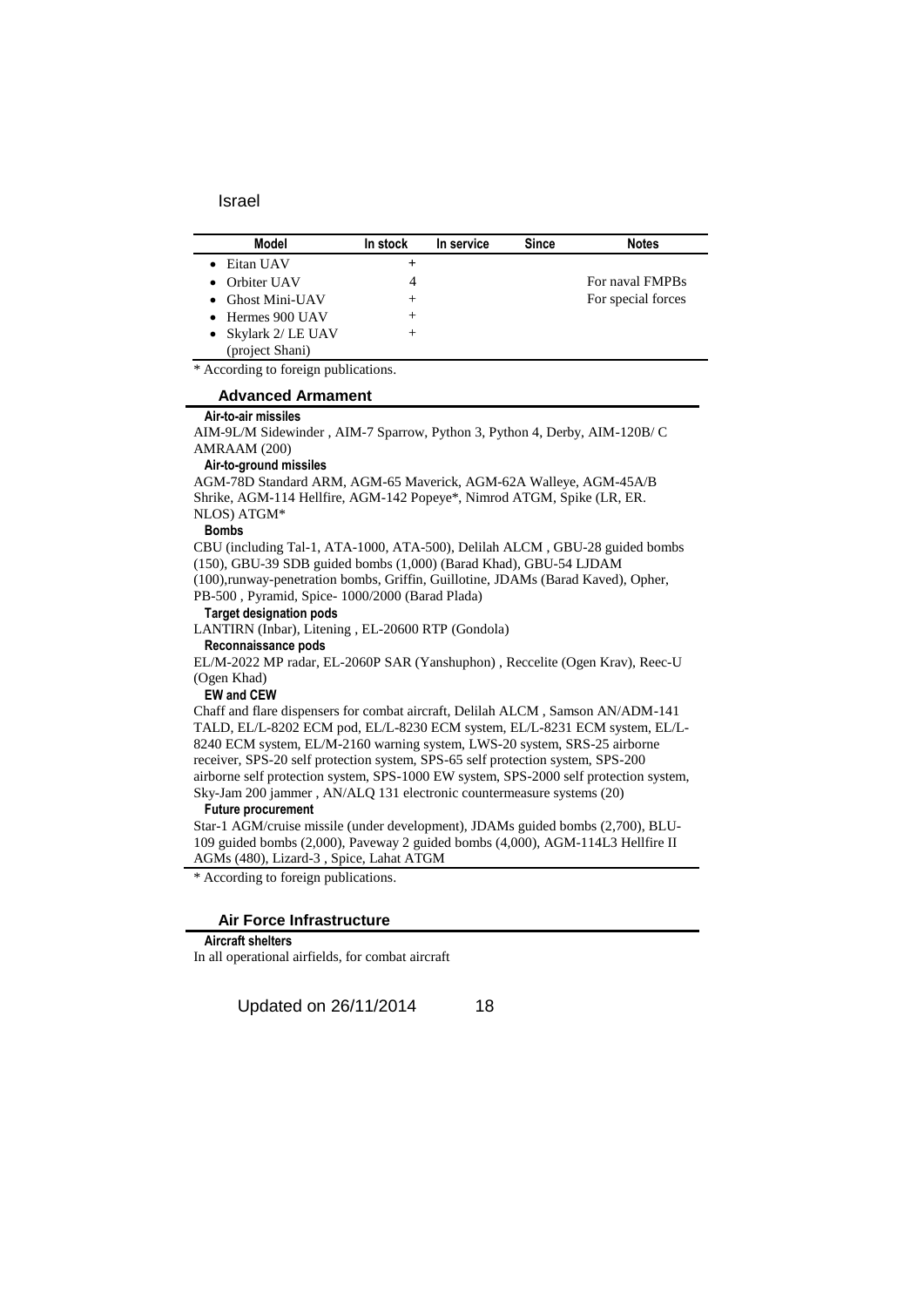$\overline{a}$ 

**Military airfields** 11

Haifa, Hatzerim, Hatzor, Lod, Nevatim, Palmachim, Ramat David, Ramon, Tel Aviv, Tel Nof, Uvda

**Aircraft maintenance and repair capability**

Maintenance on all models in service, partly in airfields, partly at Israel Aircraft Industries facilities

## **Air Defense Forces**

| <b>Surface-to-Air Missiles</b>    |                  |                  |       |                               |
|-----------------------------------|------------------|------------------|-------|-------------------------------|
| Model                             | <b>Batteries</b> | <b>Launchers</b> | Since | <b>Notes</b>                  |
| <b>Anti-ballistic missiles</b>    |                  |                  |       |                               |
| Iron Dome $1$                     | 9                |                  | 2010  |                               |
| Arrow- 1/2 ATBM<br>$\overline{c}$ | 3                | 16               | 1998  | Including Green<br>Pine radar |
| <b>Heavy Batteries</b>            |                  |                  |       |                               |
| $MIM-23B$                         | 10               |                  | 1965  |                               |
| Improved HAWK <sup>3</sup>        |                  |                  |       |                               |
| MIM-104 Patriot                   | 2                |                  | 1991  |                               |
| MIM-104 Patriot                   | 4                |                  | 2000  | Upgraded with                 |
| PAC-2 $4$                         |                  |                  |       | <b>GEM-T</b> missiles         |
| <b>Total</b>                      | 16               |                  |       |                               |
| Light missiles                    |                  |                  |       |                               |
| $MIM-72A$                         |                  | $~10^{-5}$       |       |                               |
| Chaparral                         |                  |                  |       |                               |
| Stinger                           |                  | ~20              | 1997  | Part of Mahbet AD             |
| <b>Total</b>                      |                  | $-70$            |       | system                        |
| Shoulder-launched                 |                  |                  |       |                               |
| missiles                          |                  |                  |       |                               |
| FIM-92C Stinger <sup>5</sup>      |                  | $^{+}$           |       | In operational<br>storage     |
|                                   |                  |                  |       |                               |

 $101898$  ; (1658) 101890 ; (1635) 101867 ; (1588) 101503 ; (1551) 101461  $^{\,1}$ )1000( – מרמז על חמש סוללות; 161051 )1110(; 160661 )1100( – הכנסתי סוללה ראשונה לשרות; – 160111 )1115(; 160501 )1050(; – 160511 )1016( – עדכנתי את כל הארבע הראשונות; 102984 (2086);); 6157) 103156

(1869) 102391  $-$  ; (1773) 102011 ; (1506) 101407 ; (#1324-2004) 100,921  $^{-2}$ . עייפ נתוני 2010  $\times$  IISS  $-$ בידי חה"א 12 סוללות של הוק ושל פטריוט יחד. החלטנו לצמצם את מספר סוללות ההוק בשל נתונים אלה ובשל גילן המתקדם.  $(6131) 103130$ <sup>4</sup>

5 160010 )0600( – **מיועדת להורדה. הורדתי שורה לגבי רד-איי.**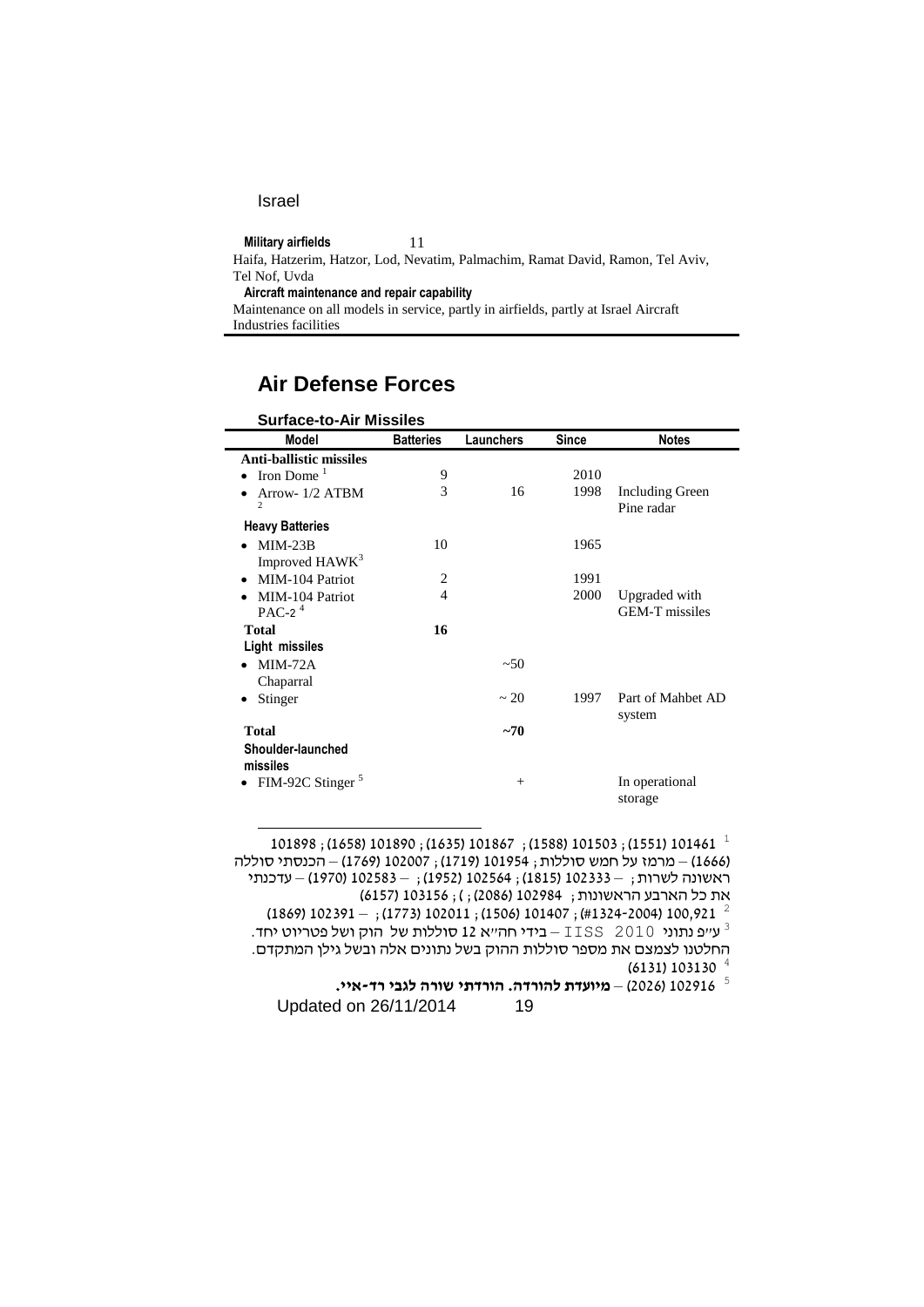$\overline{a}$ 

| Model                      | <b>Batteries</b> | Launchers | <b>Since</b> | <b>Notes</b> |  |
|----------------------------|------------------|-----------|--------------|--------------|--|
| <b>Future procurement</b>  |                  |           |              |              |  |
| • Iron Dome $6$            |                  |           |              |              |  |
| • David Sling <sup>7</sup> |                  |           | 2015         |              |  |
| • Arrow- $3$ ATBM $8$      |                  |           |              |              |  |

### **Other Air Defense Systems**

| <b>Model</b>        | In stock | In service | <b>Since</b> | <b>Notes</b>                                                                       |
|---------------------|----------|------------|--------------|------------------------------------------------------------------------------------|
| Air Defense systems |          |            |              |                                                                                    |
| Mahbet SP           | 20       | 20         | 2002         | M-163 Vulcan with<br><b>Stinger SAMs</b>                                           |
| Short-range guns    |          |            |              |                                                                                    |
| 40mm Bofors L70     | $^{+}$   | $^{+}$     |              |                                                                                    |
| $23$ mm $ZU$ $23x2$ | $^{+}$   | $^{+}$     |              |                                                                                    |
| 20mm TCM-20         | $^{+}$   | $^{+}$     |              |                                                                                    |
| Hispano Suiza SP    |          |            |              |                                                                                    |
| <b>Total</b>        | $-900$   | $-900$     |              |                                                                                    |
| <b>Radars</b>       |          |            |              |                                                                                    |
| <b>EL-2084 MMR</b>  | 5        | 5          | 2009         | Part of with Iron<br>Dome batteries                                                |
| Ramit               | $^{+}$   | $+$        |              |                                                                                    |
| <b>FPS-100</b>      | $^{+}$   | $+$        |              |                                                                                    |
| AN/TPS-43           | $^{+}$   | $^{+}$     |              |                                                                                    |
| EL-2083 Green       | 3        | 3          | 1998         | Part of Arrow                                                                      |
| Pine/ Great Pine    |          |            |              | batteries                                                                          |
| Alufa- $3$          | $^{+}$   | $^{+}$     |              |                                                                                    |
| <b>Nautilus</b>     | $^{+}$   | $+$        |              |                                                                                    |
| Aerostats with      |          |            |              |                                                                                    |
| airborne radars     |          |            |              |                                                                                    |
| Airstar             | $^{+}$   | $+$        | 2009         | 71M aerostat.<br>mounted with EL-<br>2083 APR radar,<br>and EL-3330 GMTI<br>radar. |

101898 ; (1658) 101890 ; (1635) 101867 ; (1588) 101503 ; (1551) 101461  $^{-6}$ 102583 ; 1769) 102007 ; 1719) 101954 (; 1719) 011954 ); 102583 (1970); 102964 (2086); ); (2086) 102967 (16157) 103156<br><sup>7</sup> 101397 (1497); 101505 (1589) 101505 (1497) 101397 (1619); 101397  $(2074)$  $(6130) 103129$ <sup>8</sup>

Updated on 26/11/2014 20

1

$$
f_{\rm{max}}
$$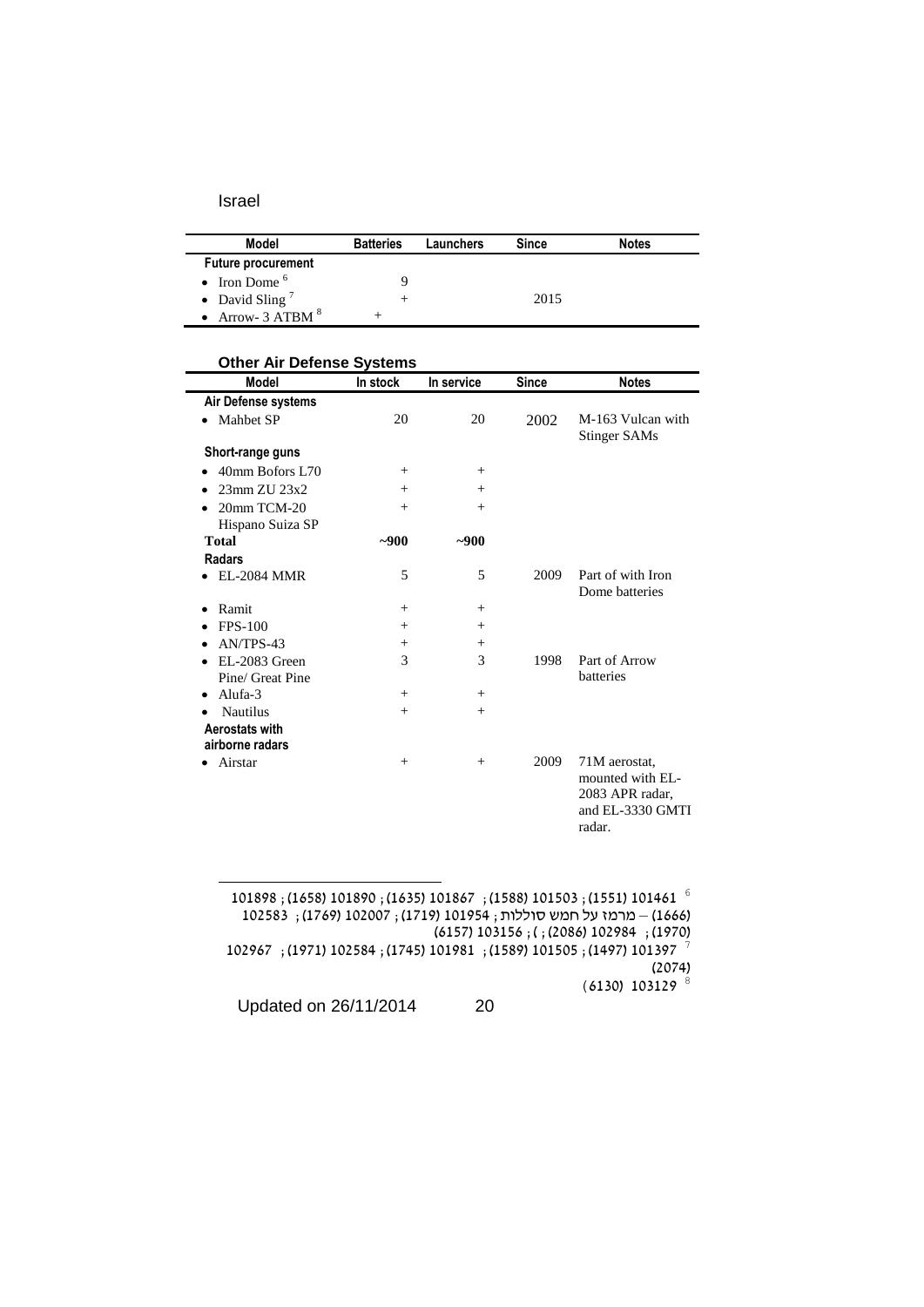| Model                     | In stock | In service | Since | <b>Notes</b> |
|---------------------------|----------|------------|-------|--------------|
| <b>Future procurement</b> |          |            |       |              |
| $\bullet$ EL/M-2084 MMR   |          |            |       |              |

# **Navy**

| <b>Submarines</b>           |          |                                     |                                |
|-----------------------------|----------|-------------------------------------|--------------------------------|
| Type                        | In stock | Length $(m.)/$<br>displacement (t.) | Notes/armament                 |
| <b>Submarines</b>           |          |                                     |                                |
| Dolphin (Type)<br>$\bullet$ | 4        | 57.3/1,900                          | Sub-Harpoon SSMs               |
| 212/800                     |          |                                     | 6x533mm torpedoes              |
|                             |          |                                     | total of 16 torpedoes/missiles |
| <b>Future procurement</b>   |          |                                     |                                |
| Dolphin AIP                 | 3        | 68/2,300                            | Delivery in 2013-2017          |

### **Combat vessels**

| <b>Type</b>                | In stock       | Length $(m.)/$<br>displacement (t.) | Notes/armament                                                                                                                             |
|----------------------------|----------------|-------------------------------------|--------------------------------------------------------------------------------------------------------------------------------------------|
| <b>Missile corvettes</b>   |                |                                     |                                                                                                                                            |
| Eilat class (Sa'ar 5)      | 3              | 86.4/1,075                          | $1xSA-536$ helicopter<br>8xHarpoon SSMs<br>64xBarak-1 SAMs<br>$1x76$ mm gun<br>2x25mm Sea Vulcans<br>6x324mm torpedoes<br>Barak-8 SAMs     |
| <b>MFPBs</b>               |                |                                     |                                                                                                                                            |
| Hetz class (Sa'ar<br>(4.5) | 8              | 61.7/488                            | 8xHarpoon SSMs<br>6xGabriel II SSMs<br>32xBarak I SAMs<br>$1x76$ mm gun<br>1x20mm Vulcan Phalanx<br>$2x12.7$ mm M $Gs$                     |
| <b>ASW vessels</b>         |                |                                     |                                                                                                                                            |
| Reshef class<br>(Sa'ar 4)  | $\overline{c}$ | 58/415                              | 4xHarpoon SSMs<br>4-6xGabriel II SSMs<br>$1-2x76$ mm guns<br>$2x20$ mm guns<br>1x20mm Vulcan Phalanx<br>$2x12.7$ mm M $Gs$<br>In ASW role: |
| Updated on 26/11/2014      |                | 21                                  |                                                                                                                                            |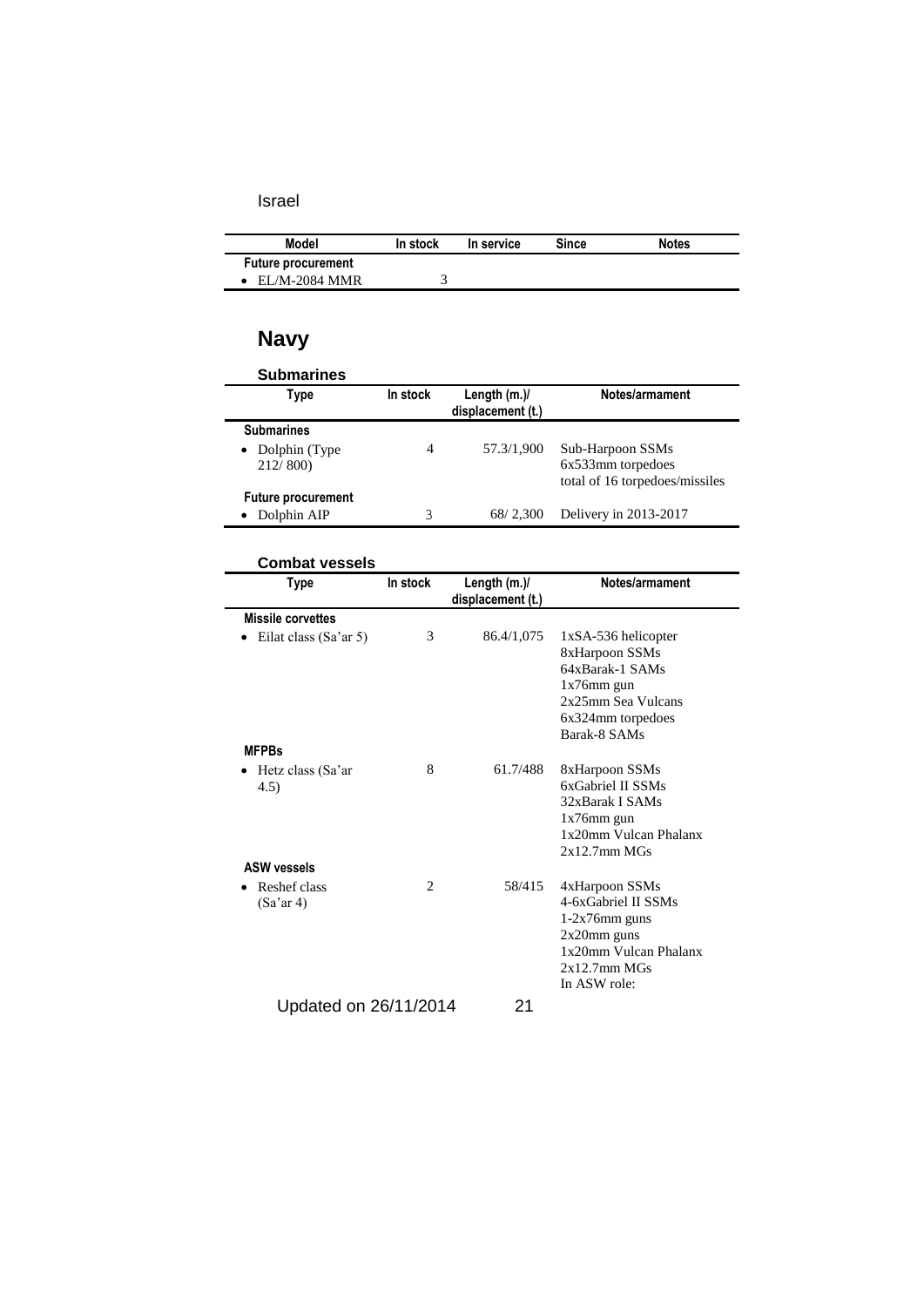| <b>Type</b>                                              | In stock       | Length (m.)/<br>displacement (t.) | Notes/armament                                                                                         |
|----------------------------------------------------------|----------------|-----------------------------------|--------------------------------------------------------------------------------------------------------|
|                                                          |                |                                   | 2-3x324mm torpedoes                                                                                    |
| <b>Total</b><br><b>Future procurement</b>                | 13             |                                   | sonar                                                                                                  |
| LCS/MAKO<br>Future corvette                              | $\overline{2}$ |                                   | Under negotiations                                                                                     |
| <b>Patrol Craft</b>                                      |                |                                   |                                                                                                        |
| <b>Type</b>                                              | In stock       | Length (m.)/<br>displacement (t.) | Notes/armament                                                                                         |
| Shaldag-2                                                | 5              | 23.6/56                           | 1x25mm Typhoon gun<br>$1x20$ mm Gun<br>Spike ER ATGMs<br><b>APS</b>                                    |
| Super Dvora<br>$Mk-I/II$                                 | 13             | 21.6/54                           | $2x20$ mm $/25$ mm guns<br>2x12.7mm MGs<br>1x84mm MRL<br>depth charges<br>2x324mm torpedoes            |
| Super Dvora<br>$Mk-III$                                  | 10             | 27.4/72                           | 1x25mm Typhoon gun<br>1X20mm gun<br>Spike ER ATGMs<br><b>APS</b><br>2x324mm torpedoes<br>depth charges |
| Dabur                                                    | 15             | 19.8/39                           | $2x20$ mm guns<br>2x12.7mm MGs<br>2x324mm torpedoes<br>1x84mm MRL<br>depth charges                     |
| Stingray (Nahshol)                                       | 3              | 12/10.5                           |                                                                                                        |
| Defender class<br>(Tzir'ah)                              | 8              | 9.5/2.7                           | $7.62$ mm gun<br>Radar<br>Personal optical sensors                                                     |
| Protector USV<br>٠<br>Total<br><b>Future procurement</b> | 2<br>56        | 9/                                | $1x30$ mm gun                                                                                          |

Updated on 26/11/2014 22

• Protector +